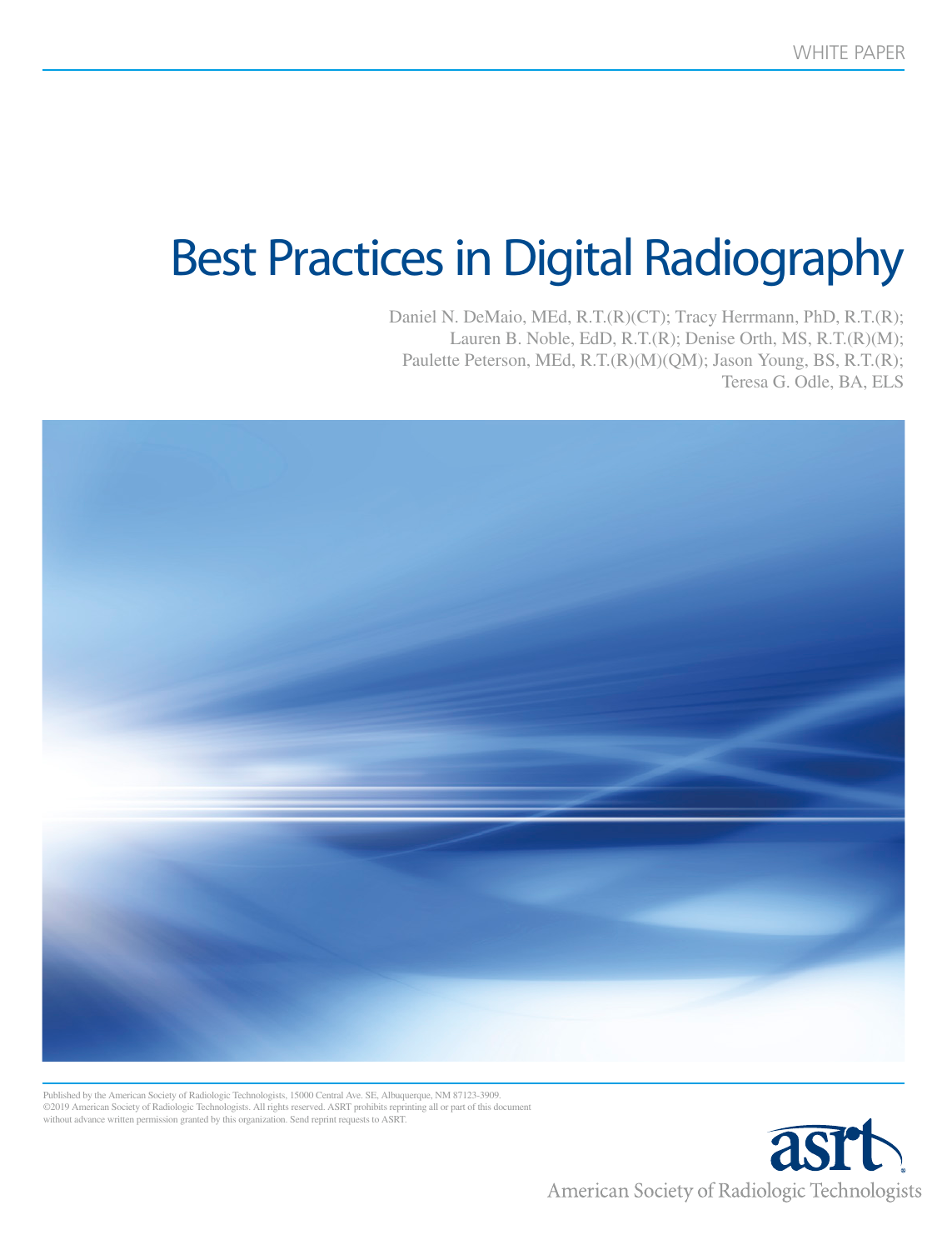# Best Practices in Digital Radiography

Daniel N. DeMaio, MEd, R.T.(R)(CT); Tracy Herrmann, PhD, R.T.(R); Lauren B. Noble, EdD, R.T.  $(R)$ ; Denise Orth, MS, R.T. $(R)(M)$ ; Paulette Peterson, MEd, R.T. $(R)(M)(QM)$ ; Jason Young, BS, R.T. (R); Teresa G. Odle, BA, ELS

Proof son medical imaging use and resulting<br>
radiation exposure have increased following<br>
series of widely publicized incidents of excessive patient exposure to low levels of radiation<br>
during medical imaging examinations radiation exposure have increased following a series of widely publicized incidents of excessive patient exposure to low levels of radiation during medical imaging examinations or procedures. Increases in exposure initially were attributed to rising utilization of medical imaging as technology has improved the ability to diagnose and evaluate a wide variety of diseases and conditions. However, the increased attention also likely can be attributed to growing concern over risks attributed to medical radiation exposure. Concerns and actions of regulatory bodies, clinical societies, and the public continue to intensify despite a lack of evidence that exposure to low doses of ionizing radiation increases cancer risk. Further advances in technology and reimbursement changes have led to increased use of digital radiography and standardized techniques for indicating exposure.

The benefits of radiography have remained clear over the more than 100 years of diagnostic medical imaging's history. Another fact that has remained clear is the critical role radiographers play in ensuring patient radiation safety during medical imaging procedures. Radiographers must adhere to the "as low as reasonably achievable" (ALARA) principle by keeping occupational radiation dose as low as possible. Radiographers also adhere to similar principles of keeping patient exposure as low as possible without affecting image quality when performing digital radiography (dose optimization).

Digital imaging methods now are common across all indications for and forms of radiography, including fluoroscopy and mammography. As radiographers have adjusted to the widespread use of digital radiography, they have had to refine exposure technique selection and pay closer attention to radiation protection. Digital technologies offer many benefits for acquiring and postprocessing images. As a result, radiographers must be particularly concerned about exposure technique and the possibility of using more radiation than necessary.

Radiographers assume extensive responsibility in the radiation safety of patients. The American College of Radiology (ACR) White Paper on Radiation Dose in Medicine places the final responsibility for additional action before radiation exposure on radiographers. Further, the paper states that "technologists are responsible for limiting radiation exposure to patients by ensuring that proper procedures and techniques are followed." A 2010 update to ACR panel recommendations on radiation dose in medicine confirmed the ACR's responsibility for taking specific actions but emphasized that several of its recommendations "encourage radiology practices and departments to take a more proactive approach to radiation safety."

Radiation safety practices in support of dose optimization, as well as occupational radiation safety practices, are based on justifying clinical appropriateness of examinations and optimizing dose while maintaining image quality. The various exposure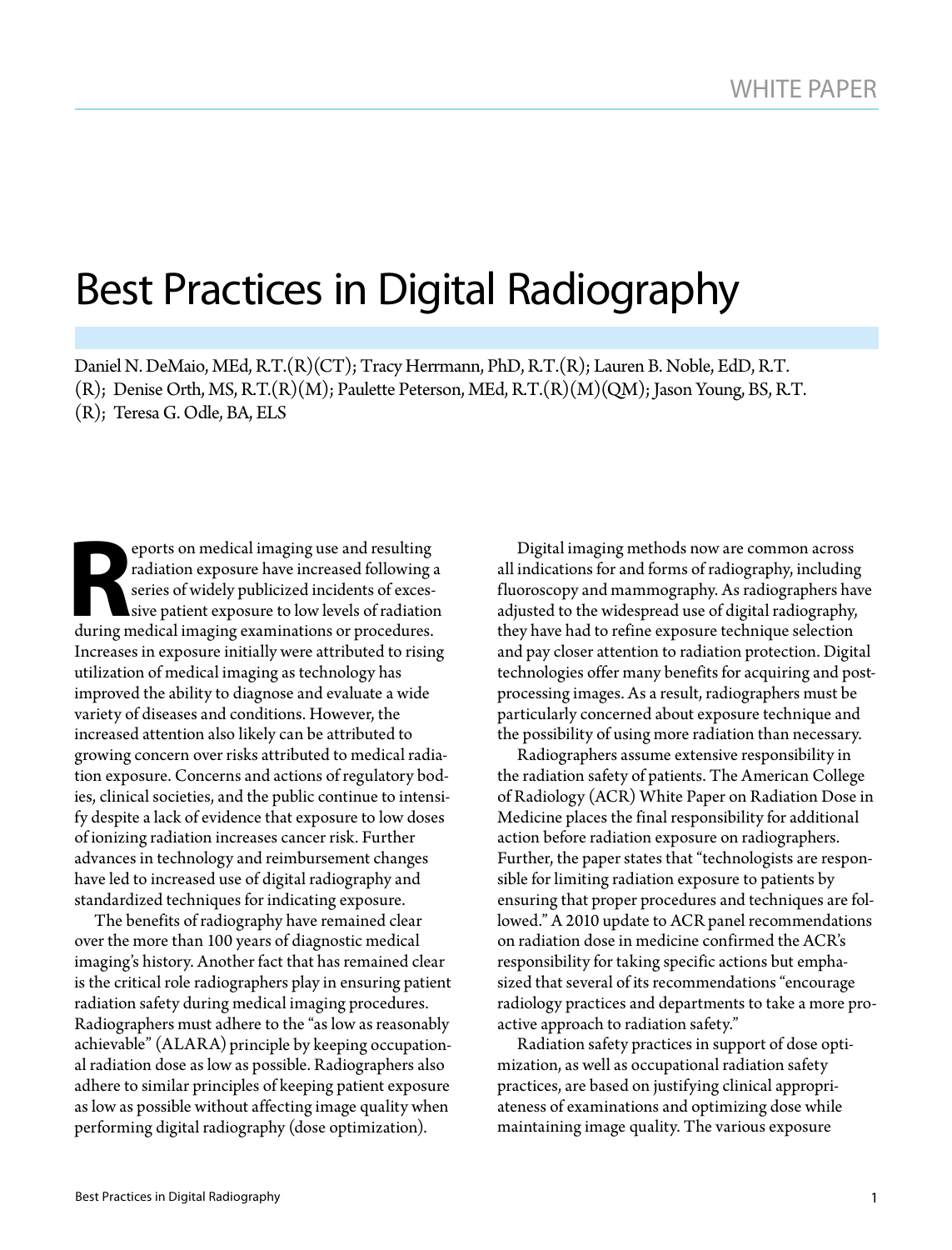techniques that radiographers can use continue to evolve. Radiographers must be familiar with the most current dose-reduction techniques and must operate equipment optimally in accordance with safety and image quality policies and procedures. Because digital radiography still is a relatively recent advancement, radiographers' skill levels vary depending on initial education and experience. Radiographers and their patients can benefit from a single source that offers background information, best practices, and recommendations for radiographers on optimizing digital radiography and patient radiation safety.

## *Scope of White Paper*

The ASRT has long championed radiation protection in digital imaging for all age groups, as evidenced by the organization's support of and participation in the Image Gently and Image Wisely campaigns. ASRT helped found and actively participates in these and similar initiatives that aim to reduce radiation exposure from medical imaging and improve education about the issue to consumers and health professionals. In support of this area of professionalism, the ASRT publishes educational and promotional materials for the public and the medical imaging community. In 2012, the ASRT released its first white paper on best practices in digital radiography as a significant and dedicated effort to promote radiation protection for patients and professionalism for radiologic technologists.

The 2012 white paper combined information from trusted sources such as ACR guidelines, textbooks, professional and government organizations, and periodical literature on exposure to support transition of radiographers to digital radiography. The paper also examined elements of best practices for digital image quality and dose reduction techniques in digital radiography (DR) from a radiographer perspective.

In 2018, the ASRT convened a new workgroup to update and revise the 2012 best practice recommendations. This white paper is the result of a year-long effort to ensure timely and helpful guidance for practicing radiographers. The best practices and recommendations included in this white paper serve as a resource for radiographers who perform digital radiography examinations. This white paper is not, however, an

all-inclusive document, nor should any of these recommendations be taken as superseding institutional policy or state regulations. Much like the constantly advancing technology used during digital radiography, this white paper is meant to be a fluid, living document.

# *Digital Radiography Background*

The first form of digital imaging, digital subtraction angiography, was introduced in 1977 and put to clinical use in 1980. Computed radiography (CR) technology also was used in clinical practice beginning in the 1980s. CR uses a storage phosphor plate. According to IMV Medical, a medical imaging market research firm, although nearly 50% of radiography systems installed in the United States in 2015 included CR equipment, as many as 70% of sites with fixed CR systems said they were planning to purchase new DR equipment or retrofit CR equipment with DR in the coming year. In 2017, the Centers for Medicare and Medicaid Services (CMS) reduced payments by 7% to imaging providers with claims for CR and analog (film-screen) examinations in a concerted effort to encourage more radiology providers to switch to digital technologies and therefore promote dose reduction.

Fewer imaging facilities use CR technology today with DR (direct or indirect capture or conversion) as the modality of choice. Both the direct and indirect types of DR technology measure attenuated rays and produce electronic signals that are sent to software to rapidly produce images in grayscale format on a monitor. The first flat-panel detector still is common in modern systems. These indirect DR detectors used amorphous silicon as a photodiode, measuring the light emitted from a scintillator material excited by exposure to x-rays. Some fixed DR systems (dedicated chest radiography rooms, mammography systems, etc.) included charge-coupled devices (CCDs) to generate an electronic signal from the emitted light. Direct DR systems commonly use amorphous selenium as a photoconductive material, directly converting the energy of x-ray photons into electrical signal without the need for light as an intermediary. Roch et al reported in 2016 that flat-panel detectors have been shown to lower radiation dose to patients as much as 30% over CR phosphor technology. Indirect capture DR systems use either a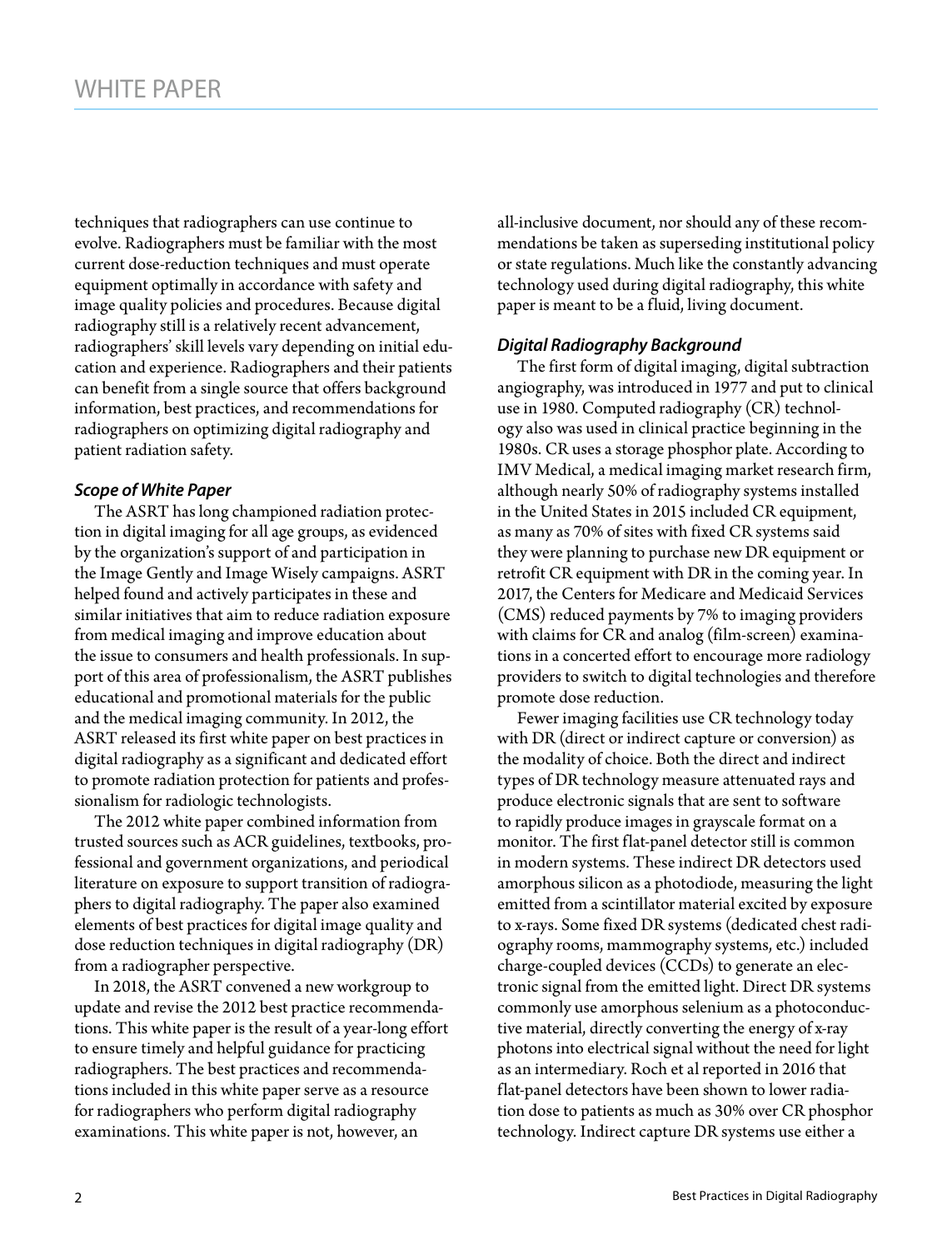CCD or indirect flat-panel detectors to capture x-rays and process image data, although indirect flat-panel detectors offer superior quality to CCD detectors and are more common.

# **Dose Optimization and Image Quality**

When following the dose optimization principles, radiographers should strive to minimize patient exposure during all radiography examinations. Including mammography, radiography examinations represent 74% of all radiologic examinations performed on both adults and children in the United States and contribute to about 11% of the annual per capita radiation exposure from medical imaging, according to the FDA. The appropriate use of digital image receptors requires careful and consistent attention to institutional protocol and practice standards and can result in lower patient dose. Digital radiography incorporates discrete acquisition, processing, and display processes that function together to produce an image of acceptable diagnostic quality. In situations where suboptimal radiation exposure levels have been used, the DR system still might display a diagnostically acceptable image. It is possible to make adjustments to compensate for exposure technique errors during image postprocessing and display, although this is not a best practice.

As a component of image quality, the contrast resolution of the radiographic image depends heavily on the degree to which the exposed anatomic region attenuates the x-ray beam. The contrast resolution of the radiograph represents the relative differences in receptor exposure across the image and has two primary components, subject contrast and display contrast. Subject contrast is related to the absorption of the x-ray beam by the subject's tissues and the corresponding energies imparted to the image receptor. The tube potential (kVp) applied during x-ray exposure affects the degree of differential attenuation within the anatomical area and the recorded subject contrast. Conversely, display contrast can be modified through postprocessing after image recording, by adjusting several different processing parameters.

Very low contrast (many shades of gray) makes it difficult for the reviewer to differentiate between adjacent structures and to identify anomalies or pathologies; an

image must have sufficient contrast to demonstrate differentiated structures and to be diagnostically useful. Very high contrast (very few shades of gray) reduces the image to a scale of mostly black-and-white, which can also hinder visibility of anatomic details. In digital imaging, display contrast is the ratio of brightness of adjacent structures to one another, and the displayed grayscale represents the dynamic range of brightness levels.

Subject contrast is determined by different absorption of the x-ray beam by various tissues, anatomic thicknesses and tissue densities in the body. The penetrability of the beam primarily is controlled by kVp. Subject contrast cannot be digitally manipulated and an insufficient degree of subject contrast cannot be recovered with postprocessing; it is directly affected by how the x-ray beam is attenuated in anatomic tissues, such as bone and soft tissue, and the absorption of different x-ray energies by the image receptor.

The ability to adjust display brightness and contrast during postprocessing can affect radiographers' attention to the primary principle of radiation protection: optimal image quality with minimal patient exposure. Radiographers must pay careful attention to all aspects of radiographic exposure technique to provide diagnostic image quality and minimize patient exposure, helping to maximize benefit over potential harm. In addition, the increased sensitivity of digital image receptors to different energies and exposure levels has allowed for a wider exposure latitude for image processing and display. Because image receptor exposure is not readily apparent in the displayed image, there is further disconnect between image capture and the resulting patient exposure.

In digital radiography, the computer automatically adjusts an overexposure to display an image of diagnostic quality. This automatic adjustment disconnects the processes of image acquisition and display, which can contribute to increased patient exposure because of a lack of visual feedback for dose errors. Excessive exposure to a patient during a DR examination does not affect image quality, except at extremely high levels of exposure. In fact, the increase in exposure will increase the signal reaching the image receptor, causing an increased signal-to-noise ratio (SNR). This increase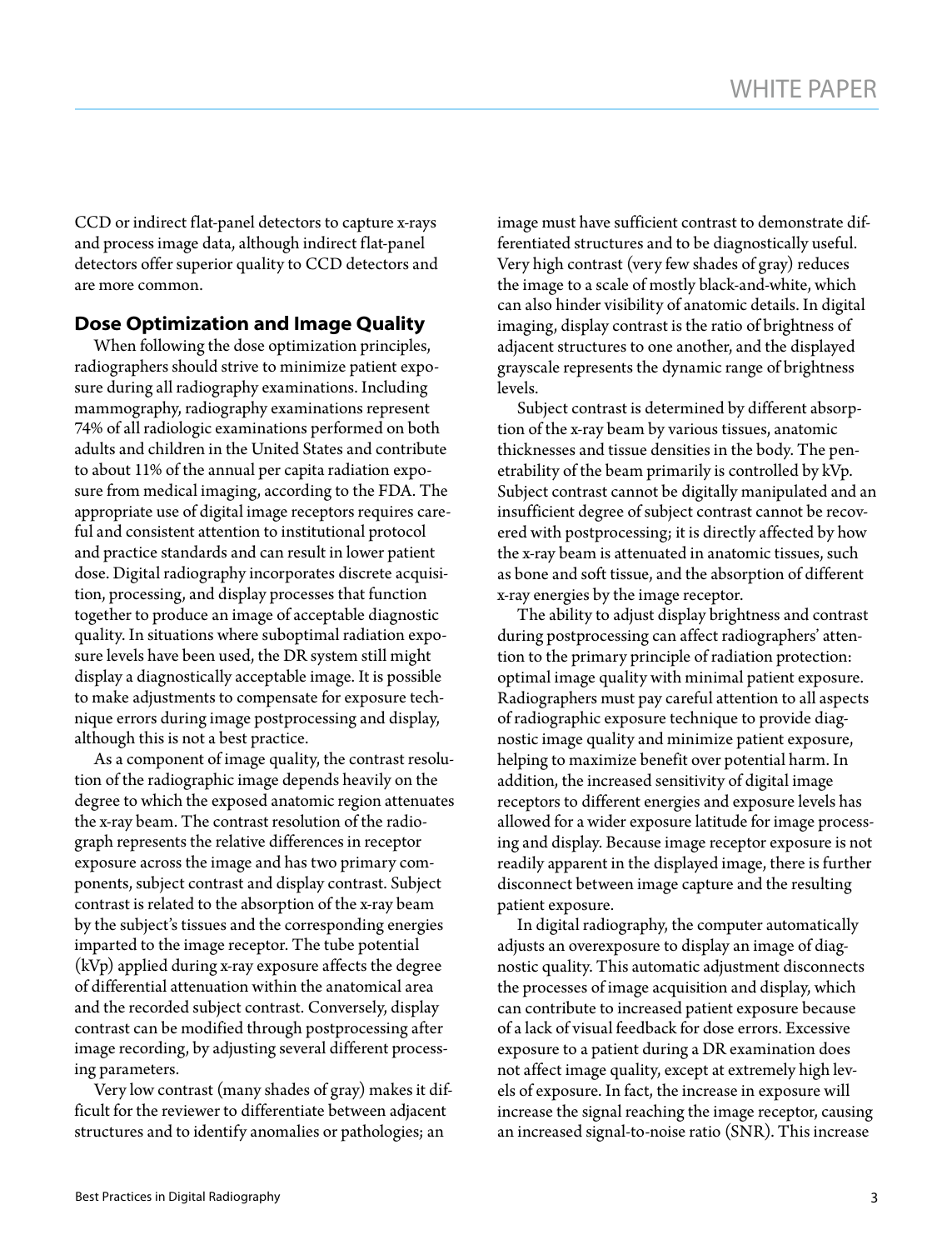in SNR can lead to a corresponding decrease in complaints from interpreting practitioners regarding image quality. The feedback loop could cause radiographers to inadvertently increase exposure technique and subsequently, patient radiation dose. This practice is not acceptable and violates the code of ethics regarding radiation protection.

These factors have contributed to a gradual increase in patient exposure, also known as dose creep. Radiographers, often faced with feedback that unwittingly reinforces slight overexposure and lacking experience with the nuances of exposure on digital image receptors, might choose the path of increased exposure technique, decreased image noise, and avoidance of repeats.

The control of dose creep requires careful review and strict adherence to sound radiation safety practices to minimize patient dose. Radiographers also need access to collected and standardized information at the institutional and national levels to help them better navigate best practices for radiation safety in digital imaging. Avoidance of repeat exposures, careful use of shielding and beam restriction, clearly established acceptance ranges for exposure indicators (EIs) and other practices will be covered in the Best Practices discussion below.

#### *Radiation Safety Initiatives*

Over the past decade, national and global attention has focused increasingly on medical radiation dose reduction and safety. Several initiatives have been implemented to educate radiographers, physicists, radiologists, referring physicians, and the public about how to minimize the risks associated with exposure to ionizing radiation. Efforts to reduce patient exposure to medical radiation begin with ensuring that examinations are justified as appropriate and that the ordered examination matches the clinical indication. The Choosing Wisely campaign of the American Board of Internal Medicine Foundation gathers and promotes recommendations from various organizations on which imaging tests might be avoided to limit exposure to ionizing radiation when the examinations might not be clinically indicated at a sufficient level. Examples include lumbar spine radiographs for lower-back pain

and routine daily chest radiographs for premature infants.

In 2004, the Society for Pediatric Radiology (SPR) emphasized the ALARA principle in digital imaging and the adoption of a team approach to dose management. These findings were published in *Radiologic Technology* and other journals. In 2008, the Image Gently campaign sponsored by the Alliance for Radiation Safety in Pediatric Imaging began to promote radiation protection for children who have received medical imaging procedures. With an initial focus on reducing radiation dose to children undergoing CT examinations, the campaign soon progressed to fluoroscopic and interventional procedures, nuclear medicine, dental, and other medical imaging, including routine digital radiography. In 2011, the campaign released a safety checklist for performance of DR examinations on pediatric patients, followed by an implementation manual. By mid-2018, nearly 64,000 medical professionals had taken a pledge on the Image Gently website (ImageGently.org) to minimize radiation dose to children.

In a 2016 report, the SPR emphasized continuing efforts of the Image Gently campaign and recommended expanding further reduction efforts in radiation dose. In 2010, the U.S. Food and Drug Administration (FDA) Center for Devices and Radiological Health began an initiative to decrease unnecessary exposure from medical imaging procedures. Much of the emphasis has been on pediatric patients, including new guidance in 2018 recommending medical imaging examinations be optimized to the lowest radiation dose needed.

Building on the efforts to lower radiation dose in children, the ACR, Radiological Society of North America, and the Joint Task Force on Adult Radiation Protection jointly developed the Image Wisely campaign to lower the amount of radiation used in medically necessary imaging and to eliminate unnecessary procedures. The task force, later named the Alliance of Imaging Professionals, aimed to develop and disseminate educational resources for medical professionals who provide imaging care in the United States. Finally, imaging equipment vendors and the ACR assisted CMS in plans to encourage adoption of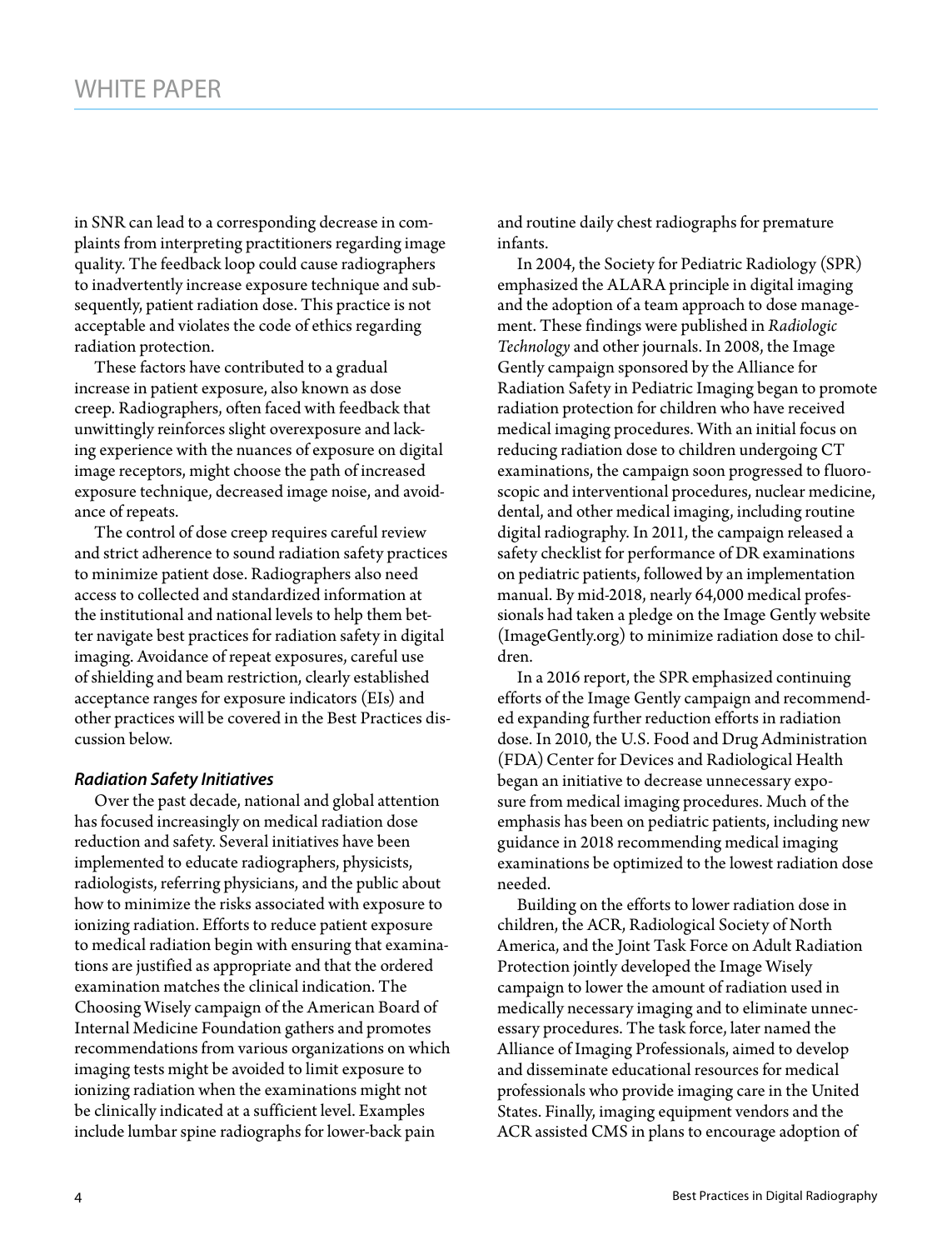DR over CR among providers because of lower dose and improved efficiency from DR.

Many of these radiation safety initiatives were brought about by media reports linking CT scans to childhood cancer and other risks. Since awareness of the potential risks associated with ionizing radiation from medical imaging has moved into the public arena, medical professionals have worked together to address the problem. Both the Image Gently and Image Wisely campaigns continue to offer resources and information to imaging professionals, referring practitioners and patients.

There also have been international efforts to improve medical radiation safety. The United Nations Scientific Committee on the Effects of Atomic Radiation (UNSCEAR) published a report in 2010 that described a strategic plan through 2013 and published an update in August 2013. UNSCEAR asked the public, authorities, and scientists to be more aware of radiation dose in medicine. At its 2010 meeting, UNSCEAR called for improved data collection, analysis, and dissemination of information for patients and those exposed to radiation occupationally. In 2013, the committee gathered data from several international entities to form a strategic plan for 2014 through 2019. Because radiation exposure to patients undergoing medical examinations and procedures was the most significant source of manmade radiation, the committee placed greater emphasis on gathering data from United Nations member states to address medical radiation more specifically.

The International Commission on Radiation Protection published a report in 2004 on digital radiology and published a 2017 report on diagnostic reference levels in medical imaging. The International Atomic Energy Agency (IAEA) launched an action plan in 2002 aimed at reducing patient exposure to radiation. The plan included developing an informational website for patients about radiation protection. According to the IAEA, a group of 500 experts from 77 countries met at a conference in Bonn, Germany in 2012, calling for global progress in the strengthening of radiation protection support and enforcement in health care. In some countries, tracking the radiation dose history of individual patients has become a reality. Patients are assigned a permanent ID that is used to track dose. The use of

cumulative tracking still is in its infancy. Researchers and policymakers continue to assess this practice, in an effort to determine the utility of patient dose tracking and to standardize tracking processes.

#### *Practice Parameters for Digital Radiography*

The ACR developed a practice guideline for digital radiography in 2007; the parameter has since been amended four times with input from members of the American Association of Physicists in Medicine, the Society for Imaging Informatics in Medicine, and the Society for Pediatric Radiology. It was most recently updated in 2017. The document's intent is "to provide guidance and assistance in the understanding and clinical use of digital radiography equipment (other than mammography) in order to deliver necessary image quality at an appropriate radiation dose, and to ultimately provide excellent safety and care for patients undergoing digital radiography examinations." In general, ACR practice parameters for any examination or process undergo literature and field review, and are based on a summary of expert opinion and informal consensus that results in recommended conduct. The parameters are not intended to be legal standards of care; providers can use them as the basis for practice and modify them according to individual circumstances and resources.

The ACR guideline on digital radiography provides information specific to DR, and some of the key points of the guidelines are included in this paper. By clearly outlining information such as personnel qualifications, grid use, prevention of dose creep, and determining proper exposure factors, the guidelines provide a foundation for facility protocols and the standardization of digital exposure technique. The ACR guidelines also help radiographers and other medical professionals to improve understanding of the nuances of working with digital technology.

The ACR practice parameter for digital imaging recommends that radiographers performing digital examinations be trained to properly operate the systems they routinely use. The training should include image acquisition technology, image processing protocols, proper selection of options for specific examinations, image evaluation, radiation dose indicators, and patient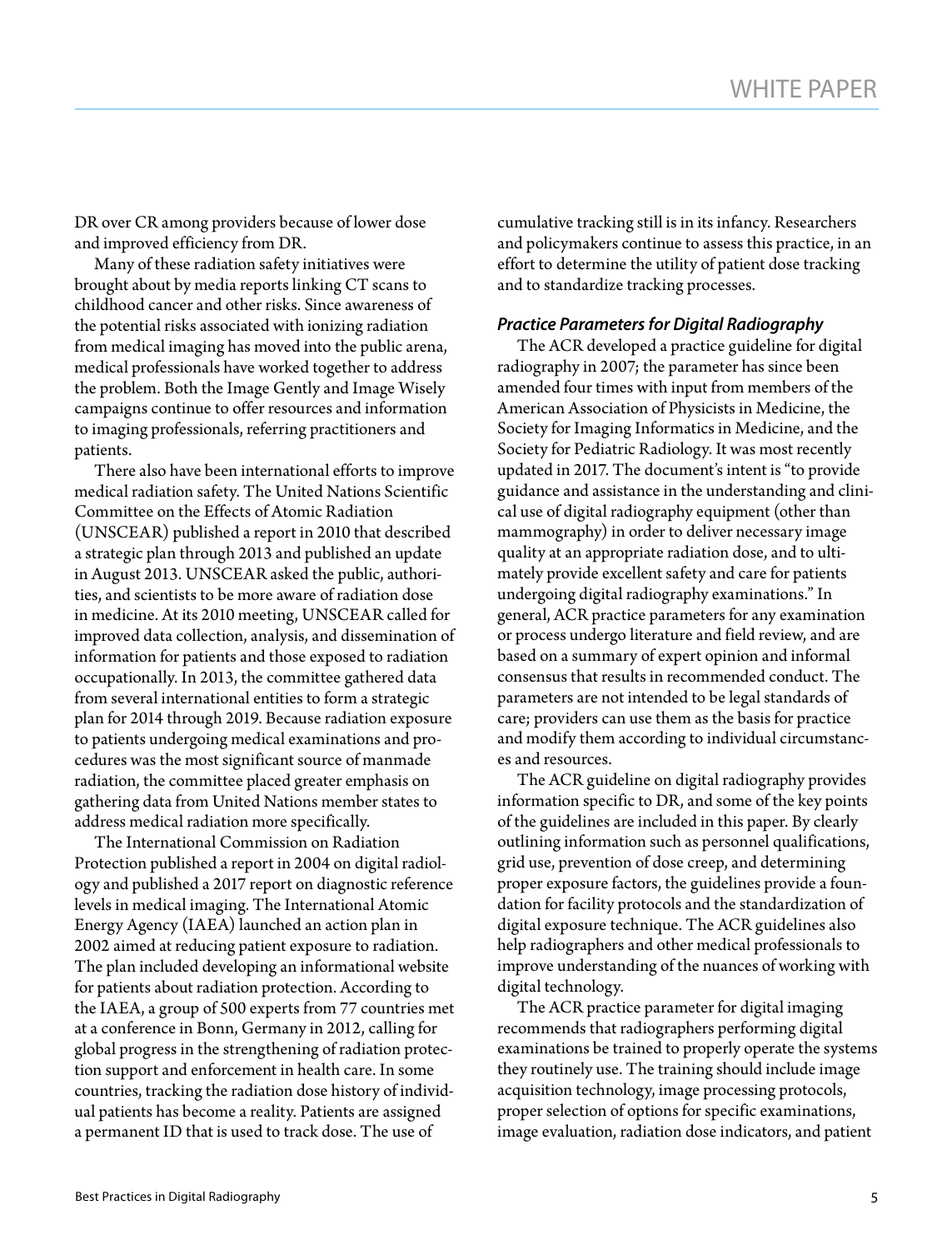safety procedures. Although radiographers and their supervisors might rely on applications training to supply equipment-specific skills, it is the responsibility of the radiographer to have complete and up-to-date knowledge regarding digital radiography while using radiation exposure techniques and dose optimization principles designed to minimize patient radiation exposure.

The ASRT Practice Standards state that radiographers should be educationally prepared and clinically competent to perform their responsibilities.Education and clinical preparation include the ability to perform digital imaging examinations safely and effectively and to review digital images to monitor appropriate radiation exposure. Managers should support these efforts, but it is the responsibility of radiographers to take advantage of the literature, seminars, and other available educational tools to maintain clinical competence. The radiographer must retain the skills necessary to expertly perform examinations and work cooperatively with interpreting practitioners to reduce radiation exposure.

Variations in vendor-specific features require thorough and ongoing applications training for digital equipment. Radiology departments and radiographers should be proactive in seeking training from vendors, particularly during equipment installations and system upgrades. However, vendors also must ensure that their applications specialists and support personnel are continuously trained and kept current on changes to technology. Vendors and radiology department managers must work together to determine training expectations in advance, which includes preassessment and postassessment of trainees' knowledge and skills.

# **Best Practices**

The significant innovation and complexity of DR systems created a learning curve for radiographers and others, leading to ASRT's publishing of best practices for digital radiography in 2012. DR technology is pervasive in modern clinical practice and radiologic science education today, and an update to best practices is prudent. Radiographers who perform DR examinations must recognize their responsibility in optimizing image quality and minimizing patient dose. As the radiology

team "experts" on exposure technique, radiographers should be proactive in remaining current on the basics of radiation protection and new technologies. Further, understanding and appropriately performing DR examinations is the professional duty of radiographers and an essential component of radiographer practice standards and code of ethics. Aside from preparing for DR examinations through attainment of proper education and clinical competence, there are many ways before, during, and after examinations that radiographers can optimize exposure technique and minimize radiation exposure.

## *Before the Exam Begins*

Radiographers typically are the first medical imaging professionals to interact with patients when they arrive for examinations. As such, radiographers have a great deal of responsibility to prepare for the examination and to ensure the correct medical imaging procedure has been ordered. Preparing for the examination includes several details the radiographer must consider before acquiring the DR images. Among these, patient safety and minimizing radiation exposure are paramount.

#### Procedure Appropriateness

As a patient advocate, the radiographer plays an important role in evaluating appropriateness of examinations ordered, paying careful attention to ensuring the examination matches the clinical indication. The radiographer has a responsibility to recognize and intervene when an ordered examination might not be justified by the patient's clinical history. In an ASRT survey of radiographers conducted for the Image Gently campaign, nearly 12% of respondents cited "unneeded exams ordered by doctors" as contributing to or causing excess radiation exposure when performing pediatric digital radiography. Inappropriate radiographic examinations unnecessarily add to cumulative radiation dose in patients. The radiographer has the opportunity to recognize that the examination is a duplicate or is questionable in terms of indication or appropriateness. Radiographers should consult with the radiologist or ordering practitioner or request additional information from appropriate health care personnel that can clarify and confirm whether the correct examination is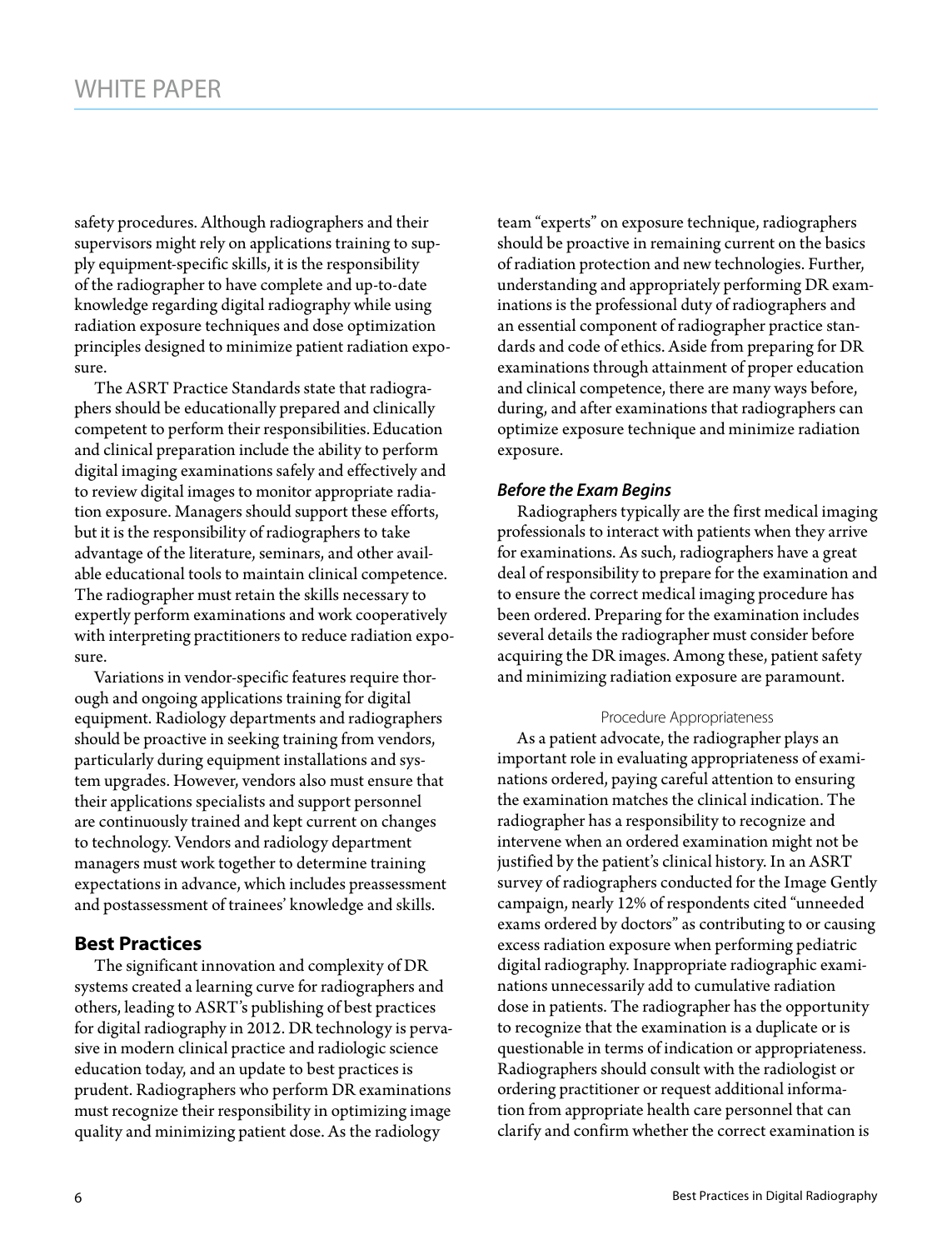requested whenever there is a suspicion of an inappropriate exam order.

A greater frequency of high-exposure examinations can affect individual and collective dose. Organizations such as the ACR continue to address the concerns of requests for inappropriate examinations. The ACR developed guidelines to assist referring physicians in selecting the correct imaging examination. Examples of guidelines include the ACR Appropriateness Criteria and the Western Australian Diagnostic Imaging Pathways. Both are evidence-based imaging referral guidelines that have received global acceptance. The ACR reviews their criteria annually, with the most recent update in 2018. The World Health Organization developed global guidelines for appropriate referrals to medical imaging. The guidelines are evidence-based and cover several types of diagnostic imaging and therapeutic uses of imaging and ionizing radiation. The guidelines include radiation dose level for examinations, along with efficacy ratings and a grade for strength of existing evidence regarding each examination's appropriateness. A global review of radiation safety initiatives occurred at the annual RSNA meeting in 2017.

Tracking and monitoring previous examinations also can help radiographers identify potentially unnecessary duplicate examinations before beginning image acquisition. Careful review of health records can help radiographers identify duplicate examinations, but patients might have imaging examinations performed by several providers within a given time period. The Image Gently campaign provides a wallet-sized card or letter-sized sheet for parents to use in tracking their child's examinations.

Many international organizations and agencies have approved or developed systems that track radiographic examinations using methods similar to vaccination records. Using a system-based approach that standardizes input from providers rather than patients could help improve identification of duplicate examinations and aid in the accurate recording of cumulative dose. In addition to identifying duplicate examinations, a radiographer must review the patient's health history with the patient or an appropriate representative. Radiographers can obtain important information about appropriateness of radiographic examinations by asking patient-centered questions.

*It is a best practice in digital radiography for the radiographer to review examination orders carefully to prevent unnecessary duplication and to ensure appropriateness as related to the patient's history and clinical indication(s). If there is a possibility that the examination might not be clinically appropriate, the radiographer should consult with the radiologist and/or ordering practitioner to ensure the appropriate examination has been ordered.*

Departmental Standards and Protocols National or international guidelines and accreditation requirements provide the foundation upon which radiology departments can base their specific protocols for all imaging procedures, including DR examinations. Based in part on these guidelines and parameters, radiology departments or centers should develop and routinely update exposure technique charts and automatically programmed radiography (APR) settings and post or make them readily available to radiographers. This ensures improved accuracy and consistency when radiographic exposure factors such as milliampereseconds (mAs) and peak kilovoltage (kVp) must be set manually. When systems have automatic exposure control (AEC), other variables such as AEC detector cell configuration and backup time also can be standardized. Departments should establish protocols for common digital radiography examinations and conspicuously post them for radiographers' use.

Radiologic technologists should expect to consult with radiologists and vendors to refine the information for exposure techniques and protocols provided by digital radiography systems. Nuances in equipment, personal preference, and variation in the learning curves associated with implementing new digital technology can contribute to inconsistencies in exposure techniques. The best way for a radiographer to ensure consistency is to follow department protocols that are based on established clinical research and guidelines.

An advantage of DR is the ease of incorporating images and order entry into existing radiology information systems (RIS) and picture archival and communications systems (PACS). In many ways, this has positively affected radiology department workflow,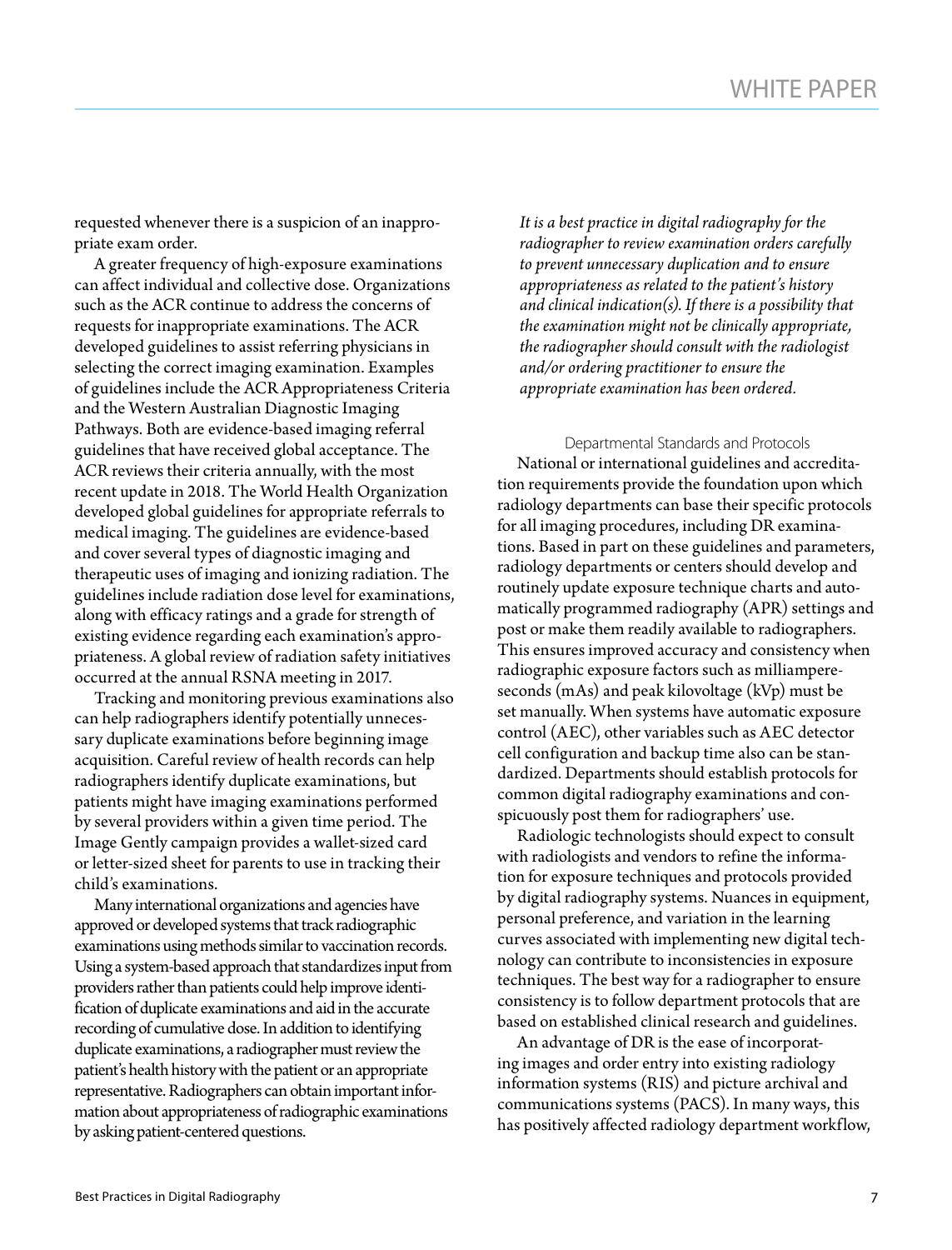eliminating many manual steps and improving patient care and operational efficiency. For example, digital radiography is incorporated into RIS, electronic health records (EHR), and PACS, where the process from order entry to report generation involves little to no human interaction. The RIS and modality worklist system helps to facilitate workflow by bundling associated patient and examination information with the acquired images and sending all pertinent data to the PACS. The information then is available at the interpreting practitioner's workstation. Speech recognition software can help the practitioner generate a report efficiently, and then automatically archive and distribute the report to the referring practitioner through the EHR.

Properly implementing new technologies and automating processes associated with radiography can decrease the potential for errors and improve patient care. The transition to a digital environment can streamline workflow significantly.

*Radiographers must follow the protocols and standards set by their departments and actively participate in developing and revising protocols to ensure diagnostic quality images, efficient workflow, and minimized patient radiation exposure. This is a critical best practice in digital radiography.* 

#### Screening for Pregnancy

The radiographer needs to carefully review a patient's history before beginning a digital examination to determine whether the patient is pregnant. The method used to verify pregnancy varies slightly according to department protocol, but typically includes asking women of childbearing age if there is any possibility they are pregnant. The radiographer can use physical signs and lead-up questions to aid in determining possible pregnancies. Tact and professional communication help put the radiographer and the patient at ease.

In 2008 the ACR identified the need to develop practice parameters when pregnant or potentially pregnant female patients would be exposed to ionizing radiation; the ACR collaborated with the Society of Pediatric Radiology to revise the practice parameters in 2013 and 2018. Because there is no safe level of radiation, the

parameters are meant to provide guidance for screening for pregnancy prior to medical imaging examinations that use ionizing radiation. Examinations that deliver a high dose of ionizing radiation to a pregnant uterus include fluoroscopy and interventional procedures of the pelvis. Examinations to the chest, extremities, head and neck deliver a low dose of ionizing radiation. When imaging a pregnant female patient, it is crucial to avoid direct exposure to the pelvis and to properly collimate the beam to limit radiation exposure.

All patients of appropriate age are questioned about pregnancy status when the radiographer interviews the patient. A standardized form can be used to document the pregnancy status for the medical record. The ACR and SPR developed sample forms facilities can use as a basis for developing their own forms. Duke Medical Center Department of Radiology and the American Journal of Roentgenology developed consent forms to document pregnancy prior to medical imaging examinations of body areas where there is a higher risk of fetal dose.

The exact protocol for proceeding once a patient responds she might be pregnant is specific to the facility and department. Departments often require written documentation before pregnancy screening can occur, and the patient's referring practitioner or radiologist generally decide whether pregnancy testing is necessary. Ordering practitioners also can decide whether the patient should have an alternative imaging examination to avoid radiation exposure.

*The screening of patients for potential pregnancy and appropriate written documentation are essential best practices for radiation safety in digital imaging.*

#### *Image Acquisition*

When producing digital radiographs, radiographers must predetermine the precise radiation exposure needed to produce a quality image for diagnostic interpretation. A diagnostic-quality image is one that has sufficient brightness to display anatomic structures, an appropriate level of contrast to differentiate anatomic structures, maximized spatial resolution, and minimal distortion. In addition, the radiographer must select exposure factors that limit the quantum noise/mottle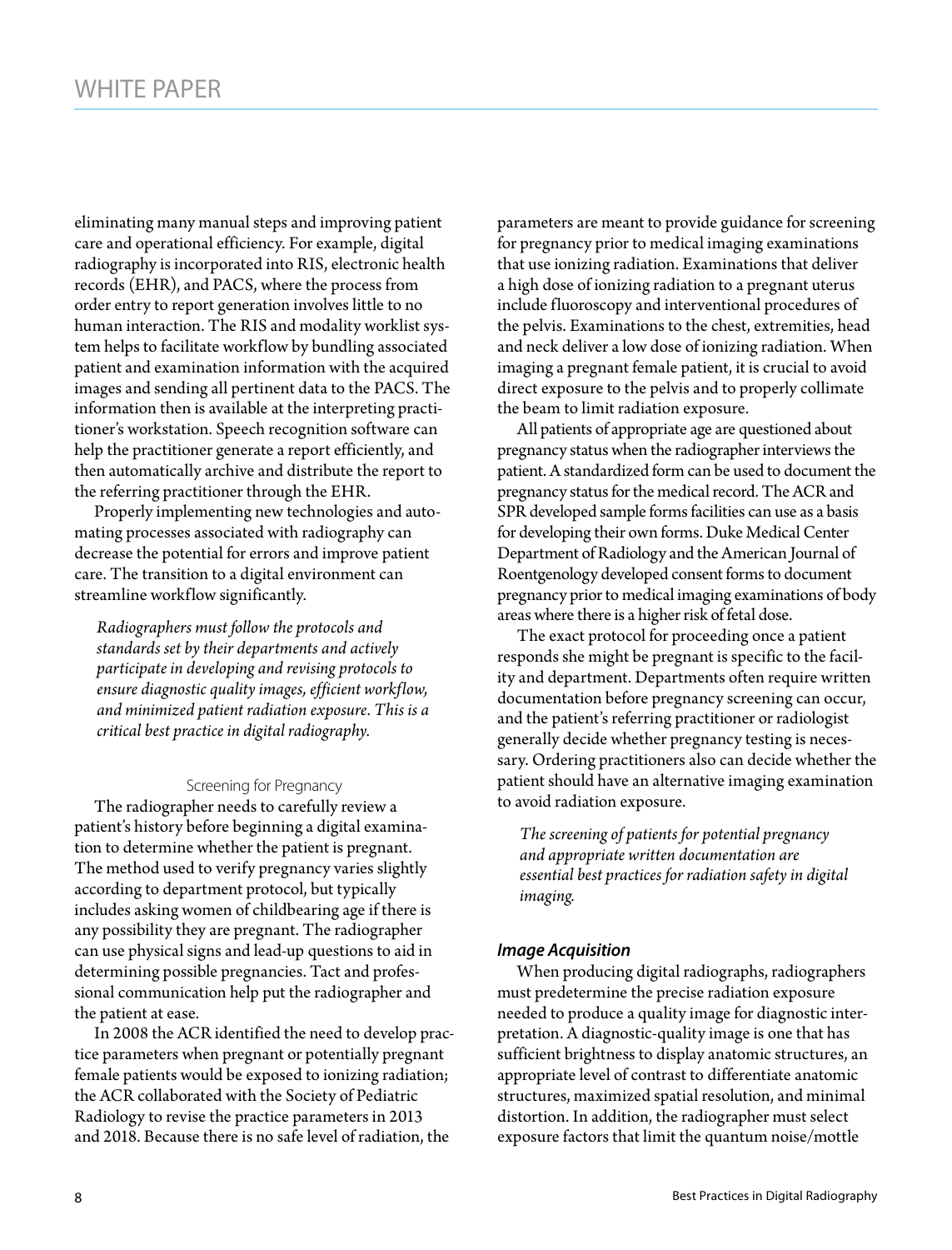that can result from an insufficient amount of x-ray energy reaching the digital image receptor. Many variables affect the acquisition, processing, and display of a quality image and the complexities of DR systems continue to create significant challenges for radiographers. Standardizing exposure technique and emphasizing sound practices can help ensure a radiographer follows dose optimization principles when performing digital examinations.

As a general rule, long-held radiographic exposure theories and technical practices apply to the acquisition of DR images. For example, using the law of reciprocity to change to a higher mA and shorter time in an effort to reduce motion artifacts will yield an exposure index (EI) similar or identical to the one obtained with the equivalent mAs technique. Another example is the exposure maintenance formula used for changes in source-to-image receptor distances, which remains applicable with DR systems.

#### Standardized Exposure Technique

A digital image receptor measures the large variance in x-ray intensities exiting the patient. As a result, the digital image receptor also has a wide exposure latitude. In addition, computer processing produces "acceptable" images even when significant overexposure has occurred. Because of this, the standardization of exposure techniques used during radiography has become even more essential. Digital technologies continue to advance, and departments cannot rely solely on vendors and professional organizations to set technical standards. Setting comprehensive department policies and accurate and current protocols helps the radiographer ensure consistent diagnostic image quality and minimizes the potential for errors in exposure technique selection.

Standardizing exposure techniques, however, does not mean that radiographers use the same protocols for all patients in all situations. Exposure techniques must be adjusted for a patient's specific history and condition. Appropriate and consistent use of exposure technique charts, adequate kVp, and accurate use of AEC is essential to consistently producing diagnostic images while minimizing patient radiation exposures. Technique charts also can be updated when the need to override pre-programmed techniques arises. There are

numerous manufacturers and types of digital imaging equipment. Each company puts their own proprietary footprint on their equipment. Many units come with preprogrammed techniques in the form of APR. Some units allow for a change in the image receptor's response to radiation or sensitivity.

Despite all these features, selection of exposure factors by the radiographer is essential. Accurate technique selection is still the most important part of obtaining an image in digital radiography. To prevent "dose creep," the technique must be based on sound theories and predicated on the appropriate mAs for the thickness and condition of the patient to produce a sufficient number of photons in the primary beam. In addition, the kilovoltage necessary to produce appropriate penetrability must be selected. APR programs and technique charts with valid exposure factors should be available to all radiographers.

*It is a best practice for a radiographer to know the proper applications of technical theories, the techniques to be used for a specific imaging system's sensitivity, and the operational functions of the digital radiography system. This includes selecting appropriate exposure factors for a patient's size and condition.* 

#### Kilovoltage Peak (kVp)

Image quality is dependent on a sufficient amount and energy of x-rays reaching the image receptor. As a general rule, kVp and mAs should be selected carefully for digital radiography to ensure diagnostic image quality at the lowest possible patient radiation exposure. Adequate penetration of the anatomic part  $(kVp)$  is needed to create differences in the x-ray energies exiting the part. These differences in exiting x-ray energies are necessary to produce the desired level of subject contrast. Given adequate penetration of the part, kVp has less of an effect on the contrast of the image because of computer processing. A quality digital image is produced following adequate penetration (kVp), along with enough exposure to produce a diagnostic image with a minimal amount of quantum noise/mottle and appropriate spatial/contrast resolution.

The use of higher kVp values along with an appropriate decrease in mAs is broadly advocated to reduce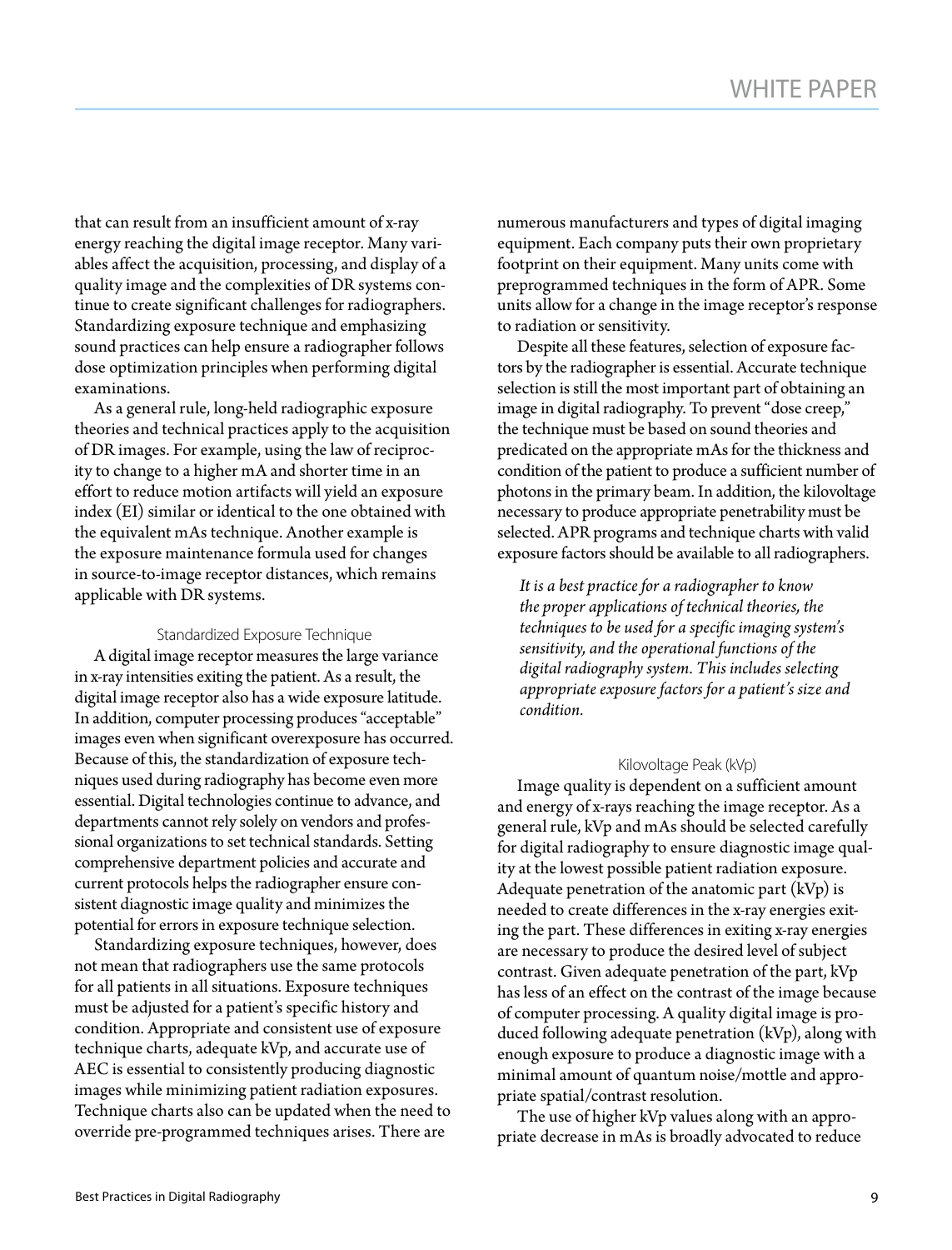patient dose. Increasing the kVp by 15% with a corresponding decrease in mAs reduces patient radiation exposure. Using the 15% rule to compensate for an increase or decrease in kVp will also show a reliable consistency in the exposure index. Specifying the appropriate kVp level for digital exams is an important exposure technique variable to standardize in a radiology department.

*A best practice in digital imaging is to use the highest kVp within the optimal range for the position and part coupled with the lowest amount of mAs needed to provide an adequate exposure to the image receptor.* 

#### Automatic Exposure Control

It is critical that the AEC be calibrated properly to match the image receptor system before clinical use. AEC systems use radiation detectors called ionization chambers that are preprogrammed based on standardized phantoms. These systems traditionally come equipped with 3 ionization chambers; some newer AEC systems have 5 detectors from which to choose. It is important that radiographers choose the appropriate detector configuration for the examination.

The purpose of AEC is to control exposure time, so use of this feature is critical to patient radiation safety. AEC helps control total mAs, but the radiographer still is responsible for selecting optimum mA (if set) and kVp for an examination when using AEC; APR and technique charts help ensure consistent use of these factors with AEC. Proper selection of kVp is critical when using AEC to avoid image noise that might occur due to underpenetration.

Although AEC use is recommended in most radiographic examinations to help reduce patient radiation exposure, there are times when it cannot be used. For example, if the anatomy of interest is too small to cover at least one of the AEC's detector cells, AEC will not work and should not be used. If AEC is used when the anatomy of interest is too small, those areas of the detector not covered by the patient's anatomy receive more radiation than the area of interest, causing the AEC to terminate the exposure time prematurely and causing quantum noise in digital images. This is especially important to consider when performing pediatric radiography. Using AEC to

image anatomy close to the edge of the patient's body, such as the clavicle, also can cause the time of exposure to prematurely terminate and result in insufficient exposure to the image receptor and resulting increase in quantum noise. Finally, presence of large metal artifacts such as orthopedic hardware can contraindicate the use of AEC. Unless large metal objects can be moved away from the area of interest, they create unexposed areas over the AEC detectors that can affect the time of exposure and potentially overexpose the patient. These concepts related to exposure remain important in digital radiography.

Although use of the unit's AEC is the best way to control the amount of radiation exposure regardless of the type of image receptor, doing so requires accurate positioning and systematic calibration of the AEC. Radiographers should ensure that the anatomy of interest covers most of the AEC detector(s) used, and place emphasis on proper positioning for an examination. The plus or minus  $(+/-)$  "density" (intensity) controls should not be routinely necessary to arrive at the appropriate exposure level for a digital radiograph. These controls should be used only for specific radiographic projections and special circumstances where the exposure to an anatomical region needs to be increased or decreased because of positioning limitations, pathologic considerations, or other factors. It is important for radiographers to follow department protocols and exposure technique charts regarding use of AEC.

*A best practice in digital radiography is to use AEC when indicated, with proper positioning of the area of interest over the activated AEC detector(s), and to use AEC that has been calibrated to the type of image receptor to provide a consistent exposure to the image receptor.*

#### Anatomically Programmed Radiography and Exposure Technique Charts

Anatomically programmed radiography (APR) is a system of preprogrammed exposure technique settings that is organized by position and examination and set through the control panel of the radiography unit. Essentially, an APR system is an electronic technique chart. APR settings commonly provide recommendations for small, medium, and large adult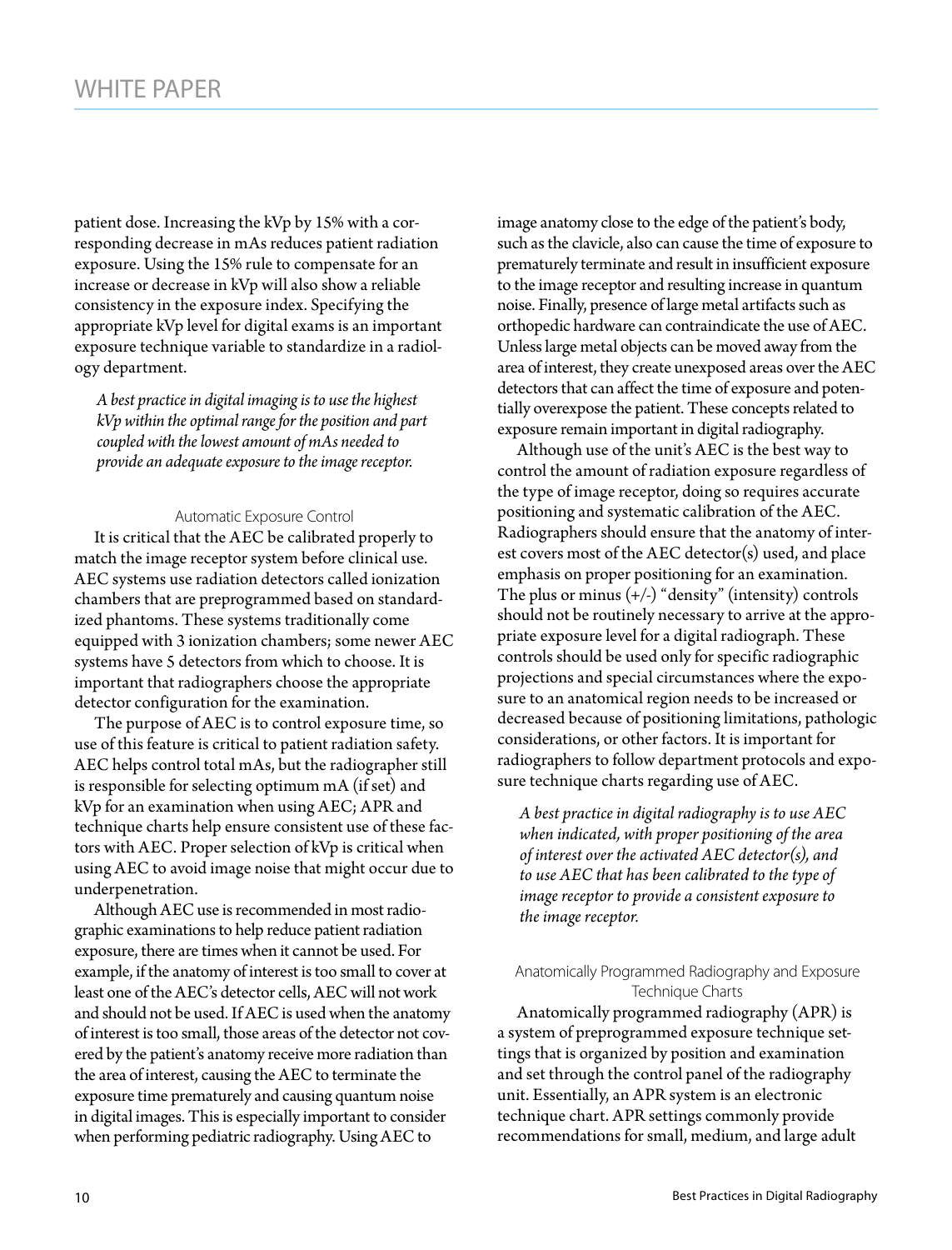patient sizes and include a combination of AEC and manual exposure technique settings. The APR settings should be programmed carefully and routinely revised to ensure the appropriate exposure is used for the anatomy demonstrated and to result in an optimized digital radiograph. It is important for the radiographer to assess the programmed exposure technique for its appropriateness to each radiographic examination. As an electronic "technique chart," APR provides a starting point for the selection of appropriate exposure factors. However, it is important for the radiographer to adjust these factors based on patient-specific variables such as body habitus and pathologic considerations to ensure proper exposure.

An exposure technique chart also based on measurement of part thickness can be used to standardize exposure techniques according to patient size, examination, and position. Use of exposure technique charts is required in some states and as a standard of care per The Joint Commission. Departments can provide the charts with relatively simple spreadsheets that are posted and accessible to radiographers. Although exposure technique charts take time and effort to develop accurately, they prevent exposure technique errors. Routine use of the charts can provide consistent and accurate radiation exposure to the image receptor, thereby reducing patient dose.

Providing exposure technique charts establishes department standards and eliminates much of the confusion and concern regarding appropriate use of variables such as kVp, mA, grid use and SID. The charts also allow radiologists and technologists to work together to determine an acceptable level of radiation exposure that provides diagnostic quality images with optimized dose. A thorough exposure technique chart includes, at a minimum, the following variables for each x-ray tube:

- Backup exposure time or mAs (if set)
- Source-to-image receptor distance (SID)
- $\blacksquare$  kVp
- Filament/Focal spot size
- $mA$  (if set)
- Use of a grid and the grid ratio
- $\blacksquare$  AEC detector(s)
- Acceptable exposure indicator range

Typically, exposure technique charts are developed based on patient thickness. Although measuring patient thickness in adult imaging may not be practical in all departments, well-developed charts that are consistently used can reduce the variability in exposure techniques that occurs during digital imaging. The charts do not take the place of radiographers carefully assessing individual patient pathology, condition and unusual circumstances because exposure technique charts are designed for the average or typical patient. Exposure technique charts should be monitored and revised continuously to ensure exposure techniques are producing diagnostic images within dose optimization principles.

*A best practice in digital radiography is to use both automated and traditional exposure technique charts that are continuously improved and applicable to a wide range of patient sizes, and to adjust technical settings based upon the specific patient and projection.* 

Collimation and Electronic Masking The ASRT, ACR and the Society for Pediatric Radiology support pre-exposure collimation of the x-ray field, which limits the beam to the area of interest, and defines the field of view. By collimating appropriately, a smaller area of the patient's tissue is exposed, thereby reducing patient dose and minimizing the production of scatter radiation, which also minimizes the amount of scatter reaching the image receptor. Collimation is very important in digital radiography because the image receptors are more sensitive to low levels of radiation, and the resulting digital image might demonstrate reduced image contrast because of excess scatter radiation striking the receptor.

Histogram analysis and the initial image processing depend on proper pre-exposure collimation. Inappropriate collimation will cause the histogram to widen because of a higher amount of exposure data recorded than is expected for the indicated radiographic examination. Widening of the histogram will cause anatomic values of interest (VOI) to scale inappropriately, as the digital system processes the image data. Most likely, histogram widening will cause the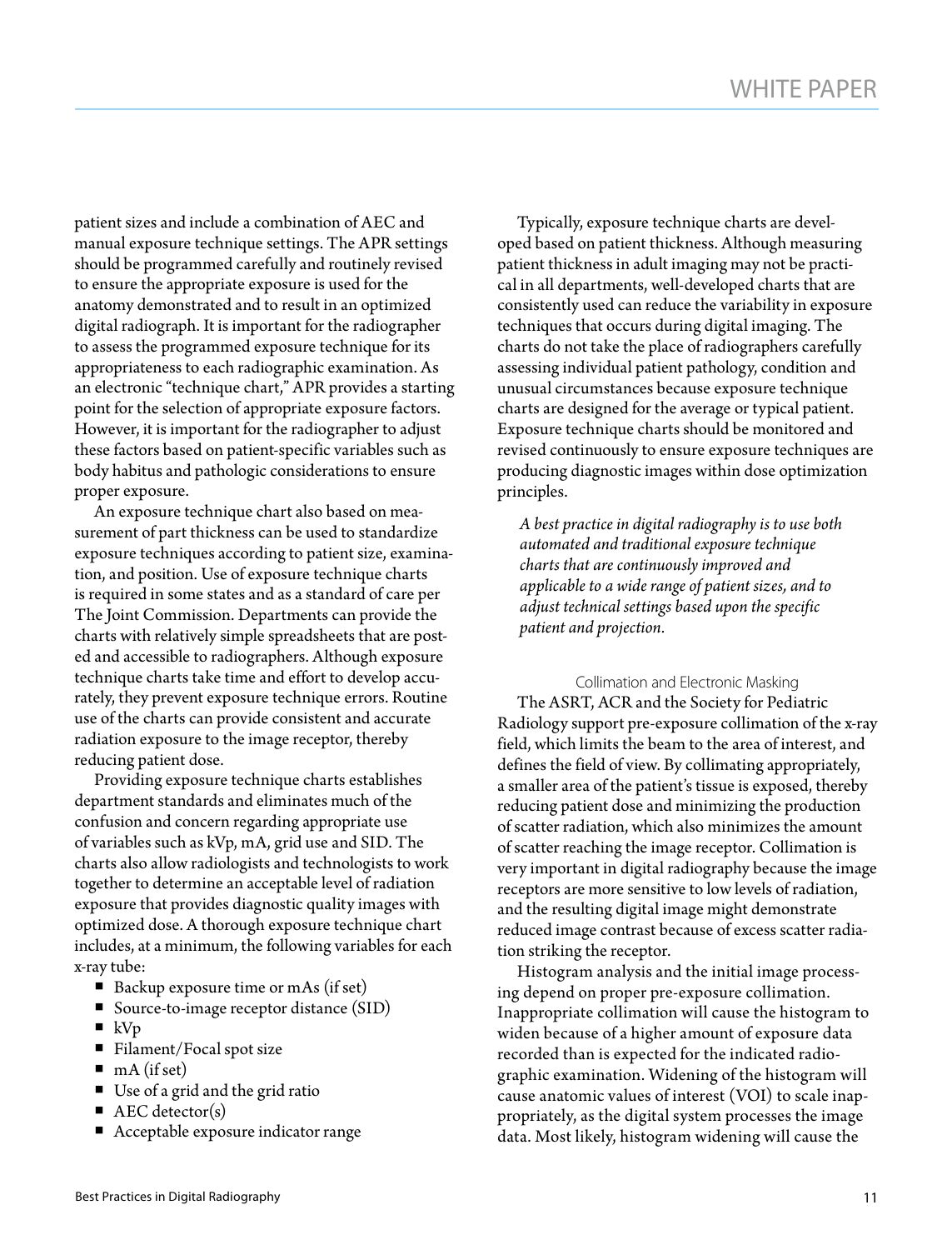image to appear grayer, with decreased visibility of details in the displayed image. With digital imaging and the ability to perform postprocessing functions, terms such as electronic collimation, shuttering, masking and cropping are commonly referenced. Even though these terms might be used interchangeably, the effects of postprocessing functions on the image and patient data can vary. These effects make appropriate pre-exposure collimation for exposure field recognition imperative for preventing errors in image processing.

Masking is the act of applying a black border to eliminate the white areas around a properly collimated image. This is done based on the exposure field recognition in the image data captured by the image receptor. Radiographers might need to adjust the electronic masking to accurately align it to the exposure field when automatic processing fails to do so. The unexposed area of the image outside of the collimated exposure field has a bright appearance that affects viewing conditions. The purpose of masking is to reduce eye strain in the viewer that can be caused by the increased brightness levels. To document the actual pre-exposure collimation, the mask should be applied to the image with a small distance between the exposure field and the start of the mask overlay, leaving a thin white border commonly referred to as a "silver lining."

Inappropriate masking occurs when it is used to cover up or hide anatomical information that would not have been included on the image had it been properly collimated. For example, if a hand x-ray is ordered and the image includes the forearm, masking the forearm so only the hand is displayed is inappropriate. Masking for this reason is not acceptable because information that has been captured by the image detector will be intentionally and permanently covered up or hidden from view. Both radiation safety and legal concerns can arise from inappropriate masking.

Cropping or shuttering refers to removing or eliminating information by electronically changing the field of view. Using the example from the preceding paragraph, if the forearm is cropped, data is removed from the image, which again is inappropriate use of postprocessing. Additionally, when a DR system processes cropped image data, the new data set will include only

the information that is available in the cropped field of view. Because cropping removes information, the exposure indicator might be changed when compared with the entire data set available at image acquisition. Removing information also can change the way the image displays on the viewing monitor. Not only can the dynamic range be altered, but the resulting image might appear magnified upon viewing because the data to be displayed fills to fit the size of the display monitor.

Masking, shuttering or cropping should not be used as replacements for appropriate pre-exposure collimation of the x-ray field of view. All captured image data is a part of the patient's permanent medical record and should therefore be presented to the interpreting practitioner to determine whether the exposed anatomy obtained on any image is significant or of diagnostic value.

*A best practice in digital radiography is to use preexposure collimation to limit the x-ray beam to the anatomic area of interest appropriate for the procedure. Electronic masking to improve image viewing conditions should be applied in a manner that demonstrates the actual exposure field edge to document appropriate collimation. Masking, cropping, or shuttering must not be applied over anatomy that was contained in the exposure field at the time of image acquisition. Radiographers are obligated to provide interpreting practitioners with all information that is captured on an image detector and should, therefore, refrain from manipulating the image in a way that hides or removes data.*

#### Shielding

Radiographers must possess, apply and maintain knowledge of radiation protection and safety principles in accordance with dose optimization practices to minimize exposure to the patient, self and others. Lack of patient shielding can contribute to increased patient dose. Shielding is particularly important to protect anatomic areas near the exposure field but should not interfere with obtaining diagnostic information. Radiation exposure to tissues adjacent to the collimated field can be significantly reduced by properly positioned lead equivalent shielding. At a minimum, a patient's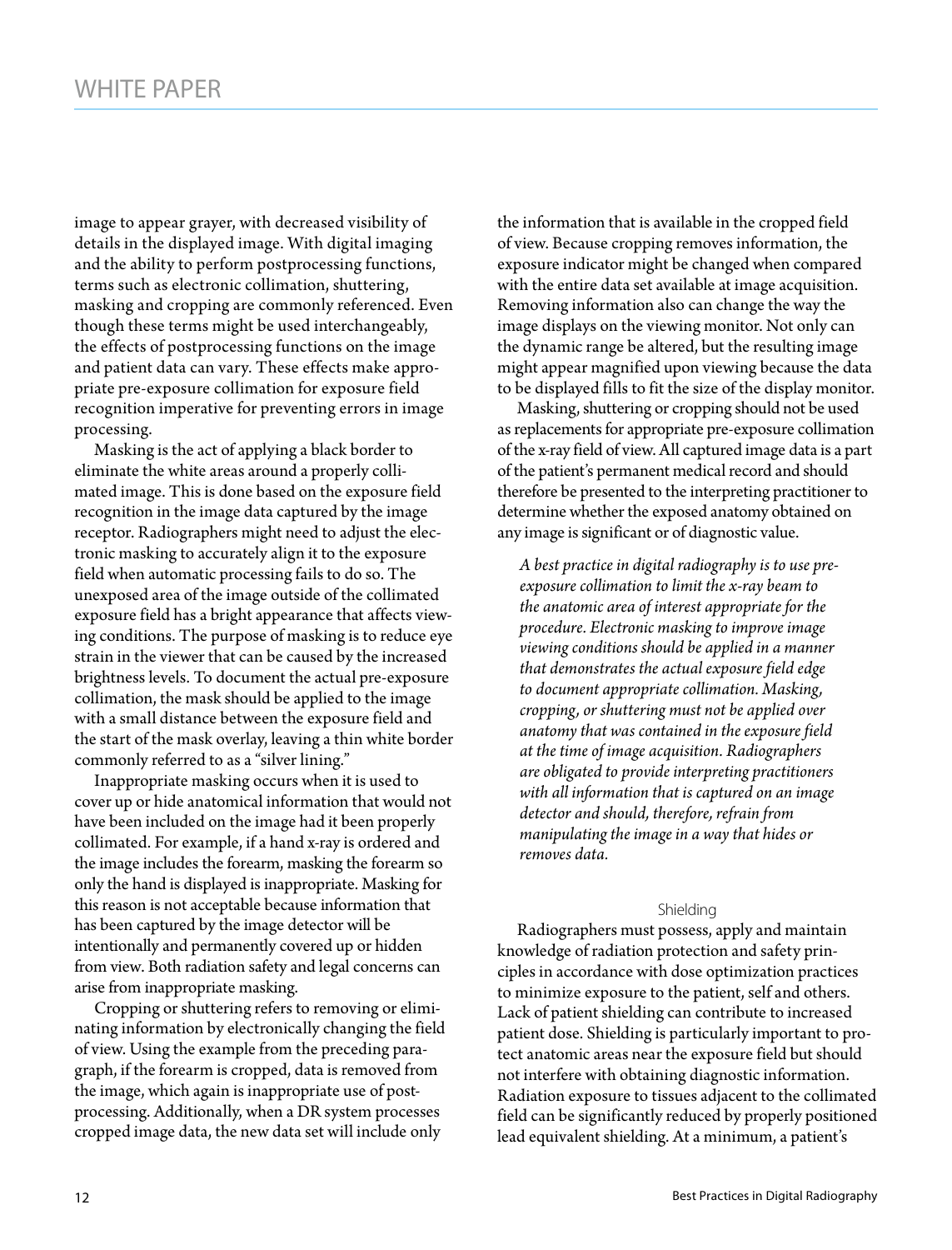gonads should be shielded when within 5 cm of the edge of a properly collimated x-ray beam.

Radiologic technologists should follow department guidelines for radiation protection. Shielding is critical for digital examinations. Improper use of a shield can interfere with the equipment's ability to identify and optimally display the region of interest if the shielding material is included as part of the data used for processing the image. Shielding is a fundamental radiation safety practice that remains important when performing digital radiography.

*A best practice in digital radiography is the use of lead shielding to reduce unnecessary radiation exposure to the anatomic parts that are adjacent to the x-ray field, the patient, the radiographer, and others.* 

#### Anatomic Side Markers

Radiologic technologists should use uniquely identifiable anatomic lead markers that are recorded radiographically during the exposure. Electronic annotations of anatomic side markers on the image during postprocessing are not an acceptable substitute for lead markers captured during the exposure to the image receptor as part of the original image. Electronic annotations can be changed or erased, whereas the use of lead markers captured during the exposure are permanently part of the image data. Failing to use uniquely identifiable lead markers to denote the side or to identify the radiographer performing the examination can be a legal issue. The ACR also emphasizes consistent use of lead markers in its digital practice guidelines.

*A best practice in digital radiography is the consistent use of lead anatomic side markers captured on the original image during the x-ray exposure.* 

#### Grids

The sensitivity of digital imaging technology to lowlevel radiation exposure makes the use of antiscatter grids critical to ensuring quality images. Use of a grid helps to improve image quality by decreasing the effects of scatter radiation. A major disadvantage of using a

grid is the required increase in radiation exposure to the patient. However, using a grid decreases the amount of scatter radiation that reaches the image receptor and improves image quality. Department guidelines and exposure technique charts should assist radiographers in determining whether to use grids for specific radiographic examinations. As a general rule, grids are appropriate for anatomy at a thickness of 10 cm or above and for examinations using 70 kVp or higher. Angling against the grid lines also will result in a significant decrease in the amount of x-ray energy reaching the digital image receptor, commonly referred to as grid cutoff. The radiographer must remain aware that grid cutoff can occur if the grid is not used properly. Also, a change in grid ratio will result in a change in the EI in many cases unless properly compensated by an adjustment in mAs. The ACR and the Society for Pediatric Radiology advise against grid use for pediatric patients when the part size is less than 12 cm.

*A best practice in digital imaging is the use of a grid with specifications recommended by the digital imaging equipment vendor, generally for body parts that exceed 10 cm in adults.* 

Although image contrast increases with use of grids due to scatter removal, exposure to the image receptor decreases. The need to maintain receptor exposure, therefore, has always been regarded as a disadvantage of grid use because of the subsequent increase in patient exposure. Historically, maintaining receptor exposure has been achieved by increasing the mAs according to the grid conversion factor relative to the grid ratio. While the concept of maintaining receptor exposure with an increase in mAs when a grid is added to a radiographic procedure is valid, the technical conversion factors used might be inappropriate for digital systems. Radiographers should consult with vendors and must carefully monitor the EI during grid-based radiographic procedures to avoid overestimating the amount of mAs necessary to maintain receptor exposure.

Additionally, great advancements have taken place with processing software. Processing algorithms that remove data associated with scatter radiation allow radiographs traditionally acquired with a grid to be acquired without one. Such algorithms yield desired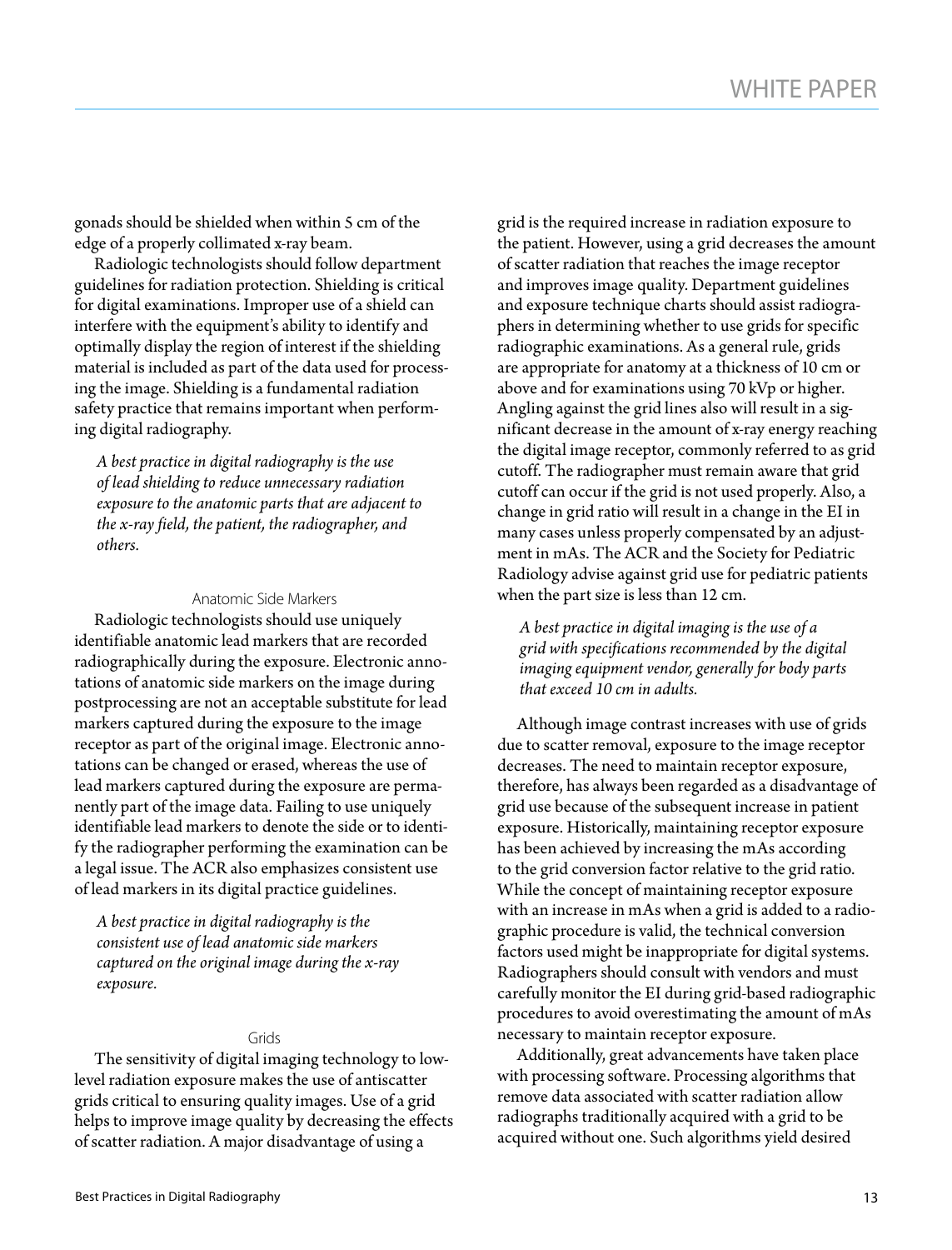levels of image contrast while keeping patient exposure to a minimum. What has not changed, however, is the proper use of grids. Off-center, off-level and focal range violations still result in grid cut-off errors.

*A best practice is to establish department protocols and technique charts based on techniques that fall within acceptable exposure ranges for the types of digital detectors and grids being used and, if applicable, taking into account the use of noise suppression (virtual grid) software.*

#### Positioning

Accurate positioning is critical to radiographic image quality. The increase in exposure latitude in digital radiography has led to an overall reduction in repeats from the use of incorrect exposure techniques, and the cause of most repeat imaging has shifted to positioning errors. Inaccurate positioning of the part relative to the image receptor, along with a poorly collimated exposure field, often results in poor quality digital images. Studies, such as Fintelmann et al indicate that using CR and DR has led to more images being rejected for positioning reasons. The repeat rate ranges from 51% to 85%, compared with the standard of 8% repeat rate that was associated with analog imaging.

The research indicates that technology does not affect the radiographer's skills in accurately positioning the patient. Conversely, the technical capabilities of digital radiography provide the opportunity to crop or mask the image at the workstation to compensate for poor patient positioning. A factor to consider when positioning patients for digital radiography is the placement of the anatomy relative to the image receptor.

Immobilization is a critical component of positioning that helps to prevent repeat images, particularly in examinations of pediatric patients. The radiographer must note that some immobilization devices used in positioning patients, such as sandbags and sponges with plastic coverings, can cause artifacts in digital imaging and must be kept out of the exposure field. Independent of the image receptor system, it is critical that all positioning be performed accurately according to national standards and department protocol with

accommodation for the patient's condition to prevent the need for a repeat exposure.

*A best practice in digital imaging is to use immobilization devices when needed and prevent repeat exposures by appropriately positioning the patient.* 

#### *Considerations for Pediatric Patients*

Pediatric patients are not just small adults; they require special attention from the radiographer. Therefore, many of the factors radiographers must consider during adult radiographic examinations should be given special consideration when performing radiography of pediatric patients. Pediatric patients have developing organs and are up to 10 times more sensitive to ionizing radiation than are adults, according to ACR practice parameters for digital radiography. They also have longer life expectancies, so attention to dose optimization for pediatric digital examinations is essential.

#### Beam Attenuation and Tissue

Tissue thickness, body habitus and tissue composition result in differences in x-ray beam attenuation. This is the basis on which digital and all x-ray imaging creates radiographs. For example, muscle tissue is denser than fat tissue and requires an increase in technique so that the beam can adequately penetrate the muscle tissue, regardless of the patient's size. Reconfiguring techniques applied to adult tissues for use on children does not work; the dimensions of children's anatomies vary much more than adult dimensions. This makes it difficult to estimate exposure technique because patient thickness depends on a child's age and on the child's individual characteristics.

In addition to the variation in growth along the age continuum and from one child to another, children's body parts grow at different rates. For example, the femur of an infant is one-fifth the size of an adult femur and represents the extreme in development from birth to adulthood. On the other hand, an infant's skull grows more slowly, only tripling in size by adulthood. Radiographers must carefully consider whether to use grids based on the patient's actual size and tissue composition. Because the tissue composition is different in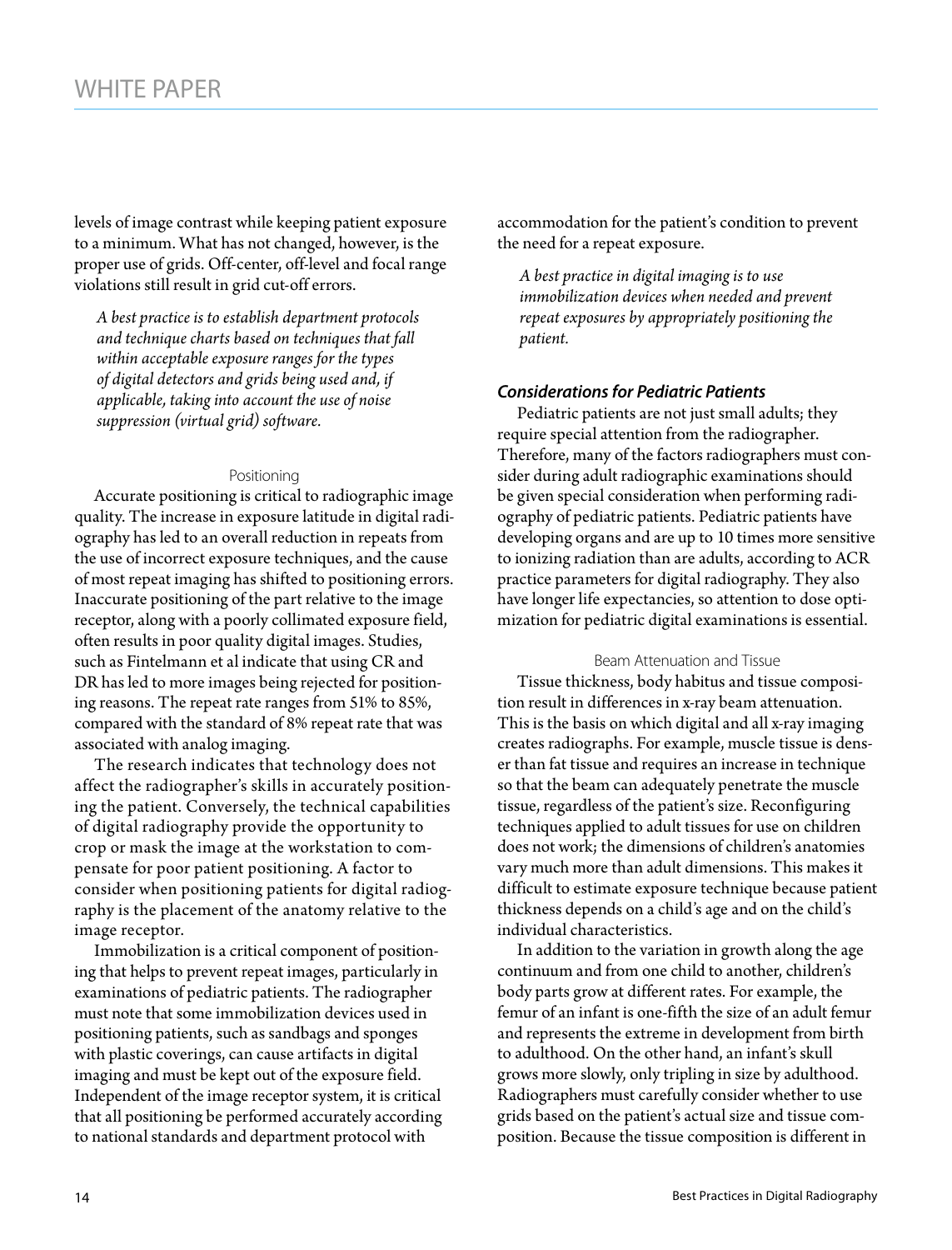pediatric patients, a grid should not be considered for body parts less than 12 cm in thickness.

#### Exposure Technique

In pediatric radiography, APR settings must be adjusted for imaging patients who can vary from premature infants to obese adults. Radiographers must carefully select optimal kVp to penetrate the pediatric patient's anatomy under study. Selection of appropriate kVp is more critical with examinations of infants and children because their bodies typically display less subject contrast. The bones of infants and young children are less calcified than adult bones, a require lower kVp compared for appropriate attenuation. As a result, radiographers can reduce kVp, but still adequately penetrate the bone with the x-ray beam for a diagnosticquality image.

Adult AEC settings cannot be used for pediatric patients. Radiographers who use AEC settings for imaging pediatric patients should follow the Image Gently digital safety checklist, which emphasizes that radiographers must be diligent in ensuring the appropriate kVp, backup time, image receptor and detector (or detectors) have been selected. Radiographers may need to use manual technique selection in pediatric radiography where the part is smaller than the AEC detector. In the case of manual technique selection, radiographers should measure part thickness with calipers to select the appropriate technique factors for each patient from proven APR settings.

#### Collimation/Shielding

Appropriate collimation and minimizing the anatomy exposed to radiation can reduce radiation dose to pediatric patients. As with adult examinations, proper alignment is critical to ensure essential anatomy is included in the image. Demonstration of the "silver lining," the edge between the collimation and the electronic mask, assures that all of the exposed area of the patient has been included on the image. According to Bomer et al, failure to include the entire exposed field due to excessive masking may prevent the interpreting practitioner from fully diagnosing the image and may allow for excess exposure to go unnoticed. According to Fauber, proper shielding also can help reduce dose.

Lap shields and half-shields can help protect children's gonads. Specially shaped shields can be helpful for male gonads or female breasts. It is important, however, with some digital radiography systems that shields not interfere with the software's ability to identify the exposure field. Protocols can be established that allow for the use of a shield on one projection when multiple projections in the same area of the gonads are required. However, radiographers must use manual technique, not AEC, when a lead shield is in the exposure field to prevent excess radiation exposure. Radiographers should follow department protocols regarding collimation and shielding for pediatric examinations.

#### Positioning and Immobilization

Because pediatric patients have more trouble complying during positioning and image capture, the anatomy might not be centered accurately or consistently within collimation boundaries, when compared with adult positioning. In some digital imaging systems, improper centering affects how the digital system software forms the image. Immobilization devices can help ensure the pediatric patient does not move during the exposure, which would result in a repeat radiograph. However, care needs to be taken when using some standard immobilization aids that can create artifacts on digital image receptors. A variety of toys, books and other distraction tools can be used to help comfort or focus pediatric patients to support their compliance with the positioning requirements of the procedure.

*A best practice in pediatric digital radiography is to take appropriate actions to use dose optimization principles, radiation protection, and size-appropriate exposure techniques. Proper collimation, positioning and immobilization also are necessary to decrease repeat exposures.*

#### *Image Critique*

Radiologic technologists must thoroughly critique every image before sending on for interpretation. The radiographer is responsible for critically assessing each image for the following:

- $\quad \rule{2mm}{2mm}$  correct patient and examination information
- exposure indicator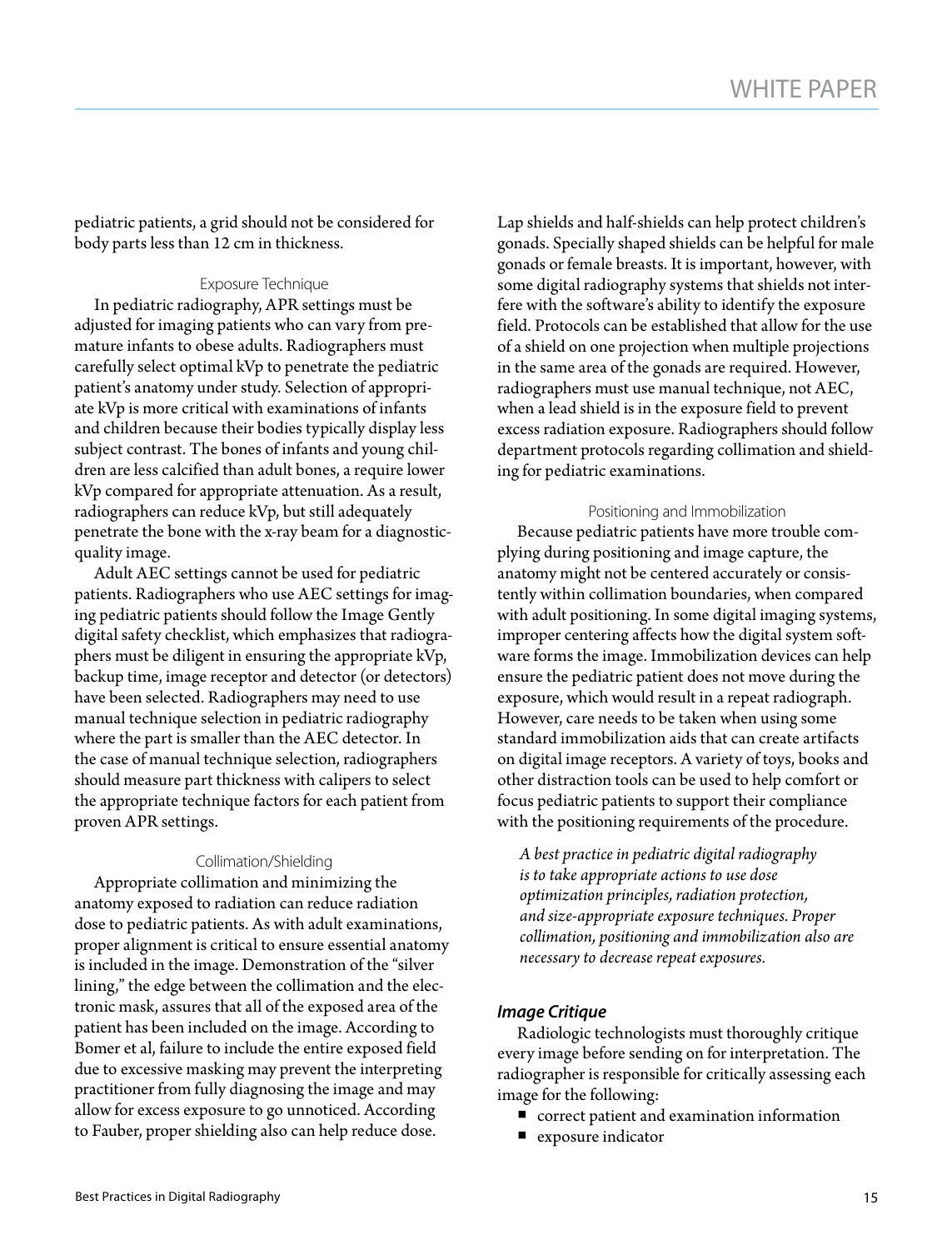- processing errors
- required anatomy
- **positioning accuracy**
- artifacts
- image appearance
- underexposure
- overexposure
- **n** overpenetration

In short, the radiographer's review is important to ensure the radiographs contain the information the radiologist or other practitioner needs to interpret the image for pathology and clinical reporting.

#### Image Appearance

The visual cues of exposure errors are more difficult to recognize or are missing in digital radiography because of what happens to the image data during imaging processing. A common misconception is that the digital system "fixes" exposure errors, when in fact it does not. During the analysis of the image data, the potential exists for the digital system to adjust the image data so the image has an acceptable appearance in the presence of underexposure, overexposure, and overpenetration. The exposure error remains regardless of what occurs during imaging processing.

Underexposure appears on the digital image as quantum noise/mottle that is clearly visible in the thicker portions of the anatomy contained in the image. Overexposure and overpenetration result in a loss of image contrast throughout the image because of the increase in radiation striking the image receptor. In the event of overexposure or overpenetration, there is an overall grayed-out appearance to the image. The anatomy still is visible, but the image's appearance is less than optimal. A significant overexposure or overpenetration can result in a reduction in the ability to see all anatomical structures normally visible in the image because of saturation, or an overall dark appearance. When the appearance of an image is less than optimal, it is up to the radiographer and interpreting practitioner to determine whether the image is of diagnostic quality.

#### Exposure Indicator

Due to the separation of image acquisition and display, digital systems lack the visual cues apparent in

analog systems that lead to the recognition of exposure errors. As a result, the radiographer needs to monitor the exposure indicator (EI) associated with the digital imaging system. Monitoring the EI for each image helps to track and eliminate trends that can lead to dose creep. Radiographers should assess EIs as part of image critique, keeping in mind the variability among vendors and the limitations of the EI.

Exposure indicators have been developed by most equipment manufacturers. The purpose of the EI is to allow the radiographer to assess the level of exposure the receptor has received and thereby determine whether the correct exposure technique for the image was used. It is critical to note that EIs are not measures of radiation dose to the patient and that the EI records the level of exposure to the image receptor. At the present time, the name of the EI varies widely among manufacturers. In addition to the variations in name among manufacturers, the relationship between a change in the level of exposure and the corresponding change in EI is not uniform between manufacturers. The lack of a standardized name and EI response relationship between dose and exposure indicator has created confusion for radiographers who work with equipment from multiple manufacturers, or of different ages from the same manufacturer.

The vendor community has responded, and by a joint effort of the International Electrotechnical Commission, the Medical Imaging and Technology Alliance (MITA) and the American Association of Physicists in Medicine (AAPM), manufacturers are implementing an international standard for EIs called IEC 62494-1. The IEC standard provides common EI values for use with all types of digital image receptors. The standard EI values do not provide an actual patient dose, but instead provide an estimated value of the incident radiation exposure to the detector for each acquired image.

The deviation index (DI) is an important term to recognize and understand. The deviation index is based upon the established target EI values for the examination. The purpose of the deviation index is to provide the radiographer with feedback related to the level of exposure used to create the image and to aid in determining whether corrective action is required.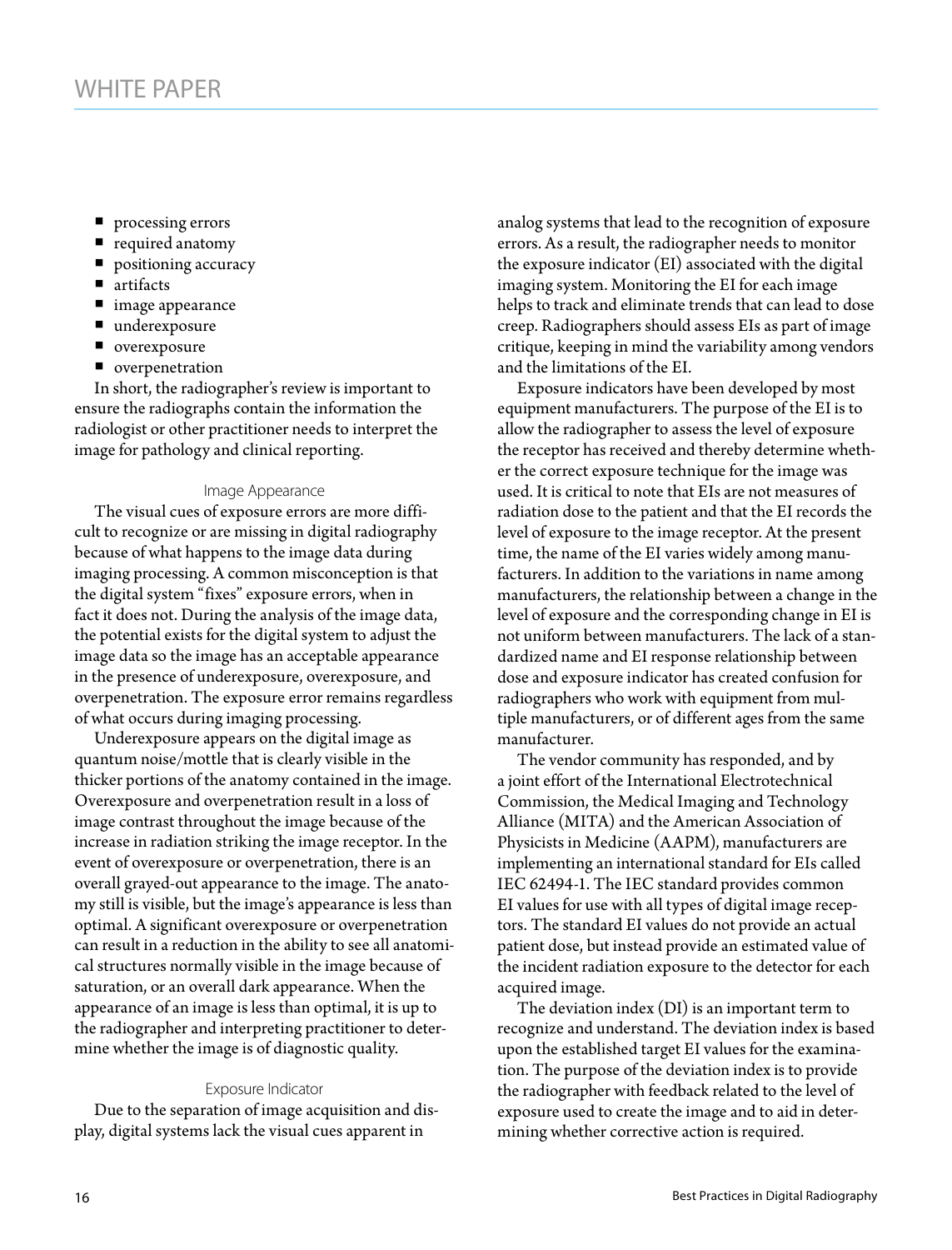*As a best practice in digital radiography, radiographers must become familiar with the specific EI standards for their equipment, and with the newer standardized EI and DI as they become available in new and upgraded equipment used for digital radiography.* 

#### Exposure Indicator Limitations

Each manufacturer has developed its own target ranges for incident exposure at the image receptor as measured by their respective EIs. The EI provides valuable information about exposure to the image receptor, and when evaluated along with image quality, assists the radiographer in determining whether the digital image meets departmental standards. A radiographer must understand the exposure technique factors that lead to the EI value. During the processing of the image data, a portion of the sequence involves the identification of exposure field borders. Errors during exposure field recognition can cause inaccurate standard deviation readings; causes of exposure field recognition errors vary among vendors.

Other limitations are the varying methods that manufacturers use to determine relevant image regions to analyze when generating EI values. Further, the wide exposure range afforded by digital imaging and issues such as poor collimation, patient positioning variability, or a patient's unusual body habitus can cause EIs to be higher or lower than expected. Completing an examination with an acceptable EI does not necessarily verify proper exposure technique.

To address concerns regarding the wide variety of exposure measurement numbers, manufacturers and physicists devised a "standard deviation index" system that was introduced in 2012. The system was based on recommendations by the AAPM. This system has been developed to indicate when an exposure number falls within the appropriate "range" by indicating those that are too high, too low, or in range. The numbers vary from unit to unit and are based on the applications used by a specific manufacturer. The standardized systems use "zero" as the indicator for a correct exposure for an image. Positive numbers indicate overexposure and negative numbers indicate underexposure. As an

example, a DI of 0 is a correct exposure; a – 1 indicates the exposure is about 21% too low, and a +1 indicates the exposure is about 26% too high. A 3 indicates 100% overexposure and a -3 indicates 50% underexposure. The table in the appendix illustrates this system. The AAPM proposed -0.5 to +0.5 as a target range.

Some units show these values in numerical terms, and others use a color system such as green, yellow, and red. For example, the DI might be represented by a red, green, or yellow color bar to indicate percentage of overexposure, percentage of underexposure or appropriate exposure range.

*A best practice in digital radiography is the effective use of the EI to determine whether adequate exposure has reached the image receptor. Because the EI has limitations, the radiographer must carefully assess whether a repeat exam is necessary.* 

#### *Artifact Analysis*

Artifacts are unwanted elements of the image that do not correlate to the patient's anatomy and can negatively affect the diagnostic quality of the image. Artifacts on digital images can be classified by cause, and include detector defects, image processing and exposure. The appearance of artifacts on these systems might be described in terms of their brightness, size, shape, and location on the image. Regardless of the detector configuration, radiographers should prevent artifacts whenever possible. They should also determine the cause of any artifact on a digital image, report it, and repeat the image as needed according to departmental policy.

#### Detector Artifacts

 Flat-panel detectors are highly integrated and use complex electronic systems. They can be wired or wireless and cassette-based or cassette-less. Detector failure can result in the appearance of artifacts such as the loss of an individual pixel, the loss of rows or columns of pixels, or loss of an entire segment of the image. Mishandling or dropping of the image receptor that causes damage to the flat-panel detector or the readout electronics also can result in detector artifacts. These can appear on the image as narrow bands or a large rounded area where no signal/image is visible.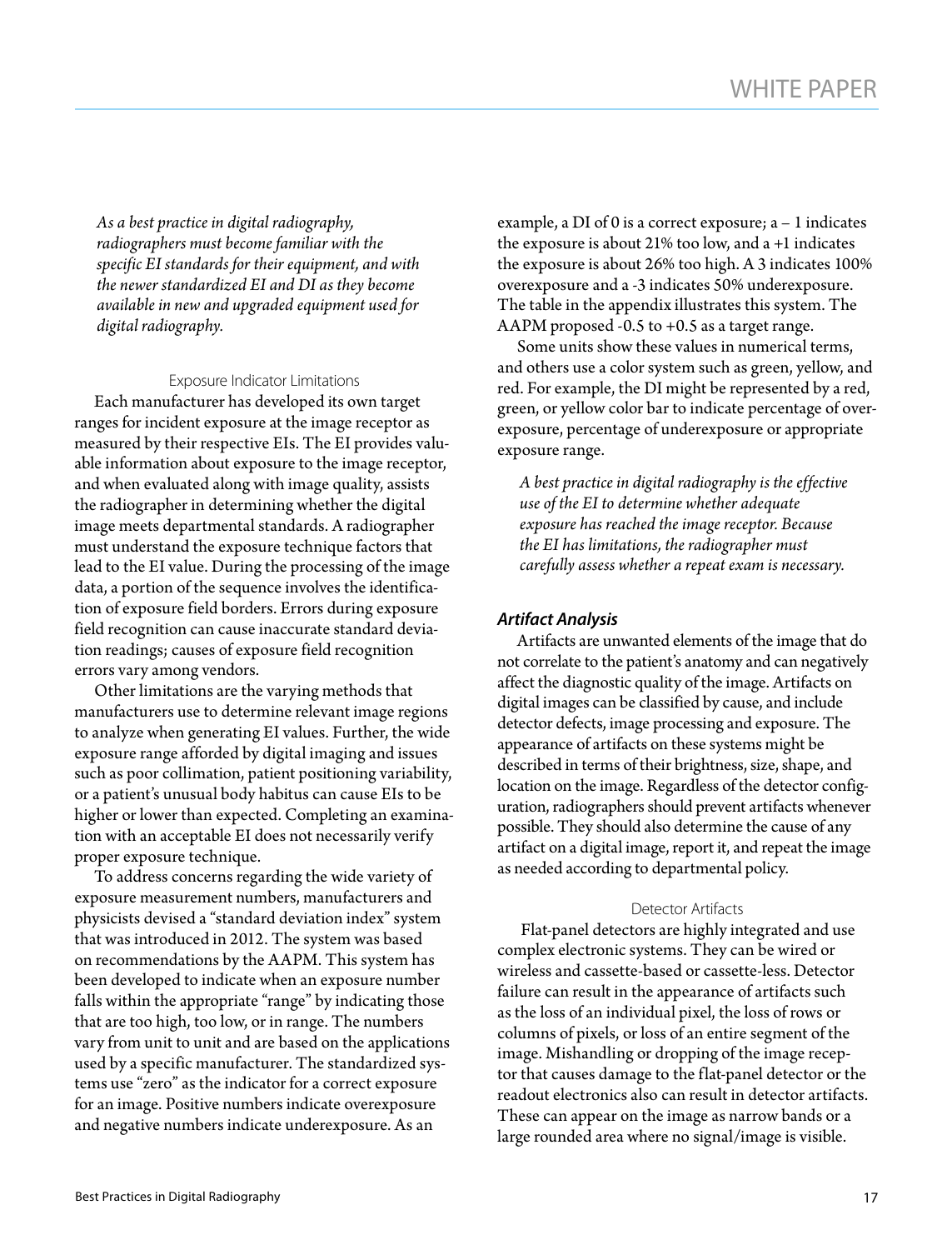Additionally, failure to protect the image receptor from liquids can damage the readout electronics of the detector, resulting in an image with repeated linear artifacts. Detector calibration issues can create image artifacts in the form of radiopaque vertical striping or radiolucent irregular lines. Correction of calibration artifacts may occur through software corrections supported by review of flat-field images. In addition, it might be necessary to contact service personnel to repair equipment or replace equipment that is permanently damaged. Detector lag is another potential cause of artifacts when images are taken in rapid succession and a shadow of the previous exposure remains on the subsequent image. This is particularly problematic when the image of a lead anatomical side marker remains.

#### Image Processing Artifacts

Digital systems use elaborate software to process the image data to produce a specific image appearance. In some cases, the software fails to recognize the edges of the exposure field and can include all data during image processing, resulting in poor image quality. As previously described, radiographers might need to adjust the electronic masking to accurately align it to the exposure field when automatic processing fails to do so in order to gain an image free of image processing artifacts and avoid a repeat exposure of the patient. Poor image processing also can be prevented by the use of appropriate collimation because the inclusion of large areas of direct exposure to the image receptor affects the values of interest used in image processing.

The radiographer's selection of the processing menu (specific to the body part and examination) is also a critical step during the imaging process that helps minimize the likelihood of image processing artifacts. The common display qualities of the image that menu selection can control are brightness, contrast, edge enhancement, and equalization. On some systems, the processing menu also determines how the EI is calculated for each image. In the event a selected processing menu does not produce the desired image appearance, the radiographer must determine whether the production of the image degraded the image's quality or whether the menu selection was at fault. It is important to note that when used inappropriately, edge enhancement and equalization can

degrade the diagnostic quality of the image submitted to PACS, and therefore potentially affect the final image interpretation. For example, in arthroplasty, excessive edge enhancement can create a false appearance of the interface between metal and bone.

#### Exposure-Related Artifacts

The first line of defense for preventing exposurerelated artifacts is to properly externally prepare the patient for each examination. Digital image receptors are exceptionally sensitive to small differences in the materials in the exposure field, and therefore demonstrate excellent contrast resolution. However, this causes artifacts from patient clothing or other items on the body to be visible and even prominent on the image. Therefore, it is critical for the radiographer to remove any clothing or items from the exposure field that could potentially create artifacts on the image. This includes items such as fabric that has printing, clothing with small buttons, hair, etc.

As previously described, the selection of appropriate exposure factors is critical to acquiring adequate image quality. Extreme overexposure might be more likely to occur with a direct digital system due to the increased sensitivity to radiation. A large amount of excess exposure results in saturation of the image receptor, causing a failure to display anatomical structures. Extreme underexposure results in quantum mottle/ noise in the image appearance that also can hinder the ability to see detail in anatomical structures. Both these potential exposure artifacts can be avoided by the use of standardized exposure technique systems. In addition, backscatter can create an image of the detector electronics. This artifact can be prevented with the use of a smaller field size or lead shielding behind the image receptor. Radiographers play a vital role in artifact identification and determination of their causes.

*A best practice in digital radiography is to prevent artifacts by protecting the image receptor from damage by securing the image receptor and using appropriate bagging techniques. In addition, radiographers must prevent artifacts through proper external patient preparation, technique selection, and appropriate image processing practices. Radiographers and their institutions also must*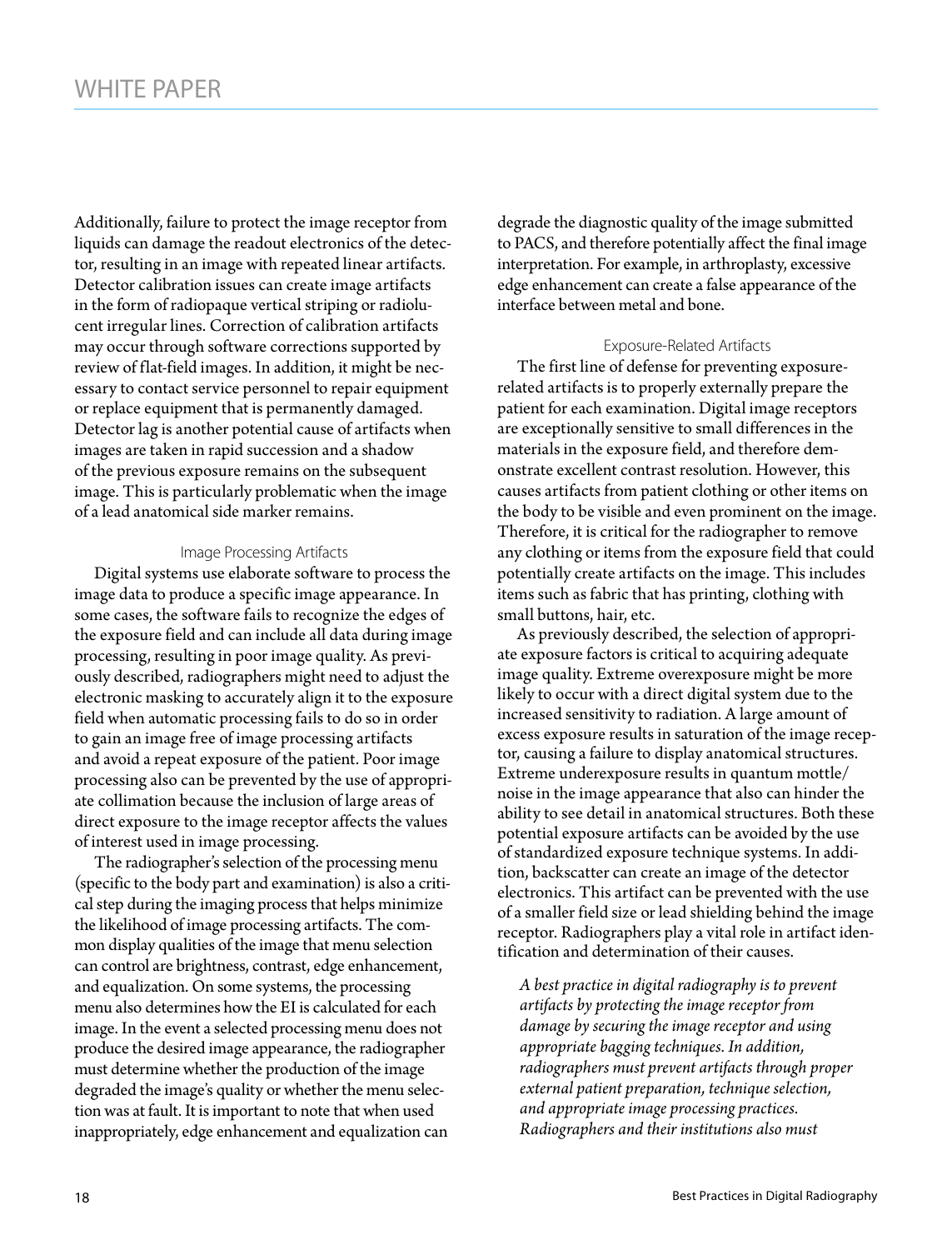*recognize the causes of image artifacts and prevent future artifacts by properly maintaining or acquiring service for the digital radiography equipment and replacing equipment as needed.* 

## Medical-legal Considerations

The radiographer must review the image from a medical-legal standpoint, considering such indications as ensuring that uniquely identifiable pre-exposure radiopaque (lead) markers were used and are visible on the digital image. The patient name, date of exam, and imaging facility should be embedded in the image data and all anatomic information related to the area of interest should be included. Pre-exposure collimation of the primary beam during film-based radiography is evidenced by the white margin recorded around the exposure field, commonly referred to as the "silver lining." This border documents that all necessary information for a radiographic image has been recorded. Electronic collimation or electronic masking allow the elimination of the white border (silver lining) that surrounds the exposure field, with the potential to inappropriately eliminate information that might be important to the procedure's outcome. Radiographers should take care to avoid eliminating exposed anatomy or other image-related information with electronic collimation.

All departments should have documented policies and procedures regarding digital imaging. Radiographers should adhere to these policies and should document sound reasons for deviations from these policies and procedures for a given examination. Radiographers must review the image for adequate exposure technique and image quality with radiation safety in mind, as well as for medical-legal implications.

# *Following Examination Completion*

It is helpful for radiographers to remember that image acquisition, processing, and display are separate stages in digital imaging. As a result, images can be evaluated and optimized throughout each stage. As a best practice, however, radiographers should refrain from modifying image features after images have been processed and displayed. There are steps radiographers should take after the examination is completed, though, to ensure that data associated with the image (dose and demographics) are recorded and that the final image is prepared for diagnostic interpretation.

## Postprocessing

Digital imaging offers postprocessing capabilities that are not possible with film-screen radiography. Regardless, radiographers should perform postprocessing of digital images only if necessary. Any electronic masking that the radiographer performs on the image should take place only outside of the actual exposure field to improve the viewing conditions for the digital radiograph. Electronic masking does not restrict the beam and reduce radiation exposure to the patient. Therefore, it should not be used in place of appropriate pre-exposure beam collimation during the image acquisition stage.

The digital image has original, raw data that should be kept intact. Postprocessing can change the original raw data and the set point that establishes the levels of gray scale assigned to the pixels. A change in the raw data can cause loss of information and thereby affect the viewing capabilities in the PACS system where it will be accessed by the interpreting or referring practitioner for diagnosis. Therefore, radiographers should adjust window level or width settings only if absolutely necessary. As described in the previous section on image processing software artifacts, if radiographers find that the image processing algorithm chosen does not provide adequate image quality, they should identify the cause of the poor image quality and determine appropriate corrective action. The processing algorithms are designed to provide optimum image quality relative to the anatomical part exposed to x-rays. If the processing algorithm consistently provides inadequate image quality, the radiographer should report the problem for adjustment.

#### Recording of Exposure and Dose Data

All EI and exposure technique information (such as mAs and kVp) should be included with the digital image. All exposure information should be displayed for the radiographer upon image review and should be retained as part of the digital imaging and communications in medicine (DICOM) information imbedded in the DICOM header.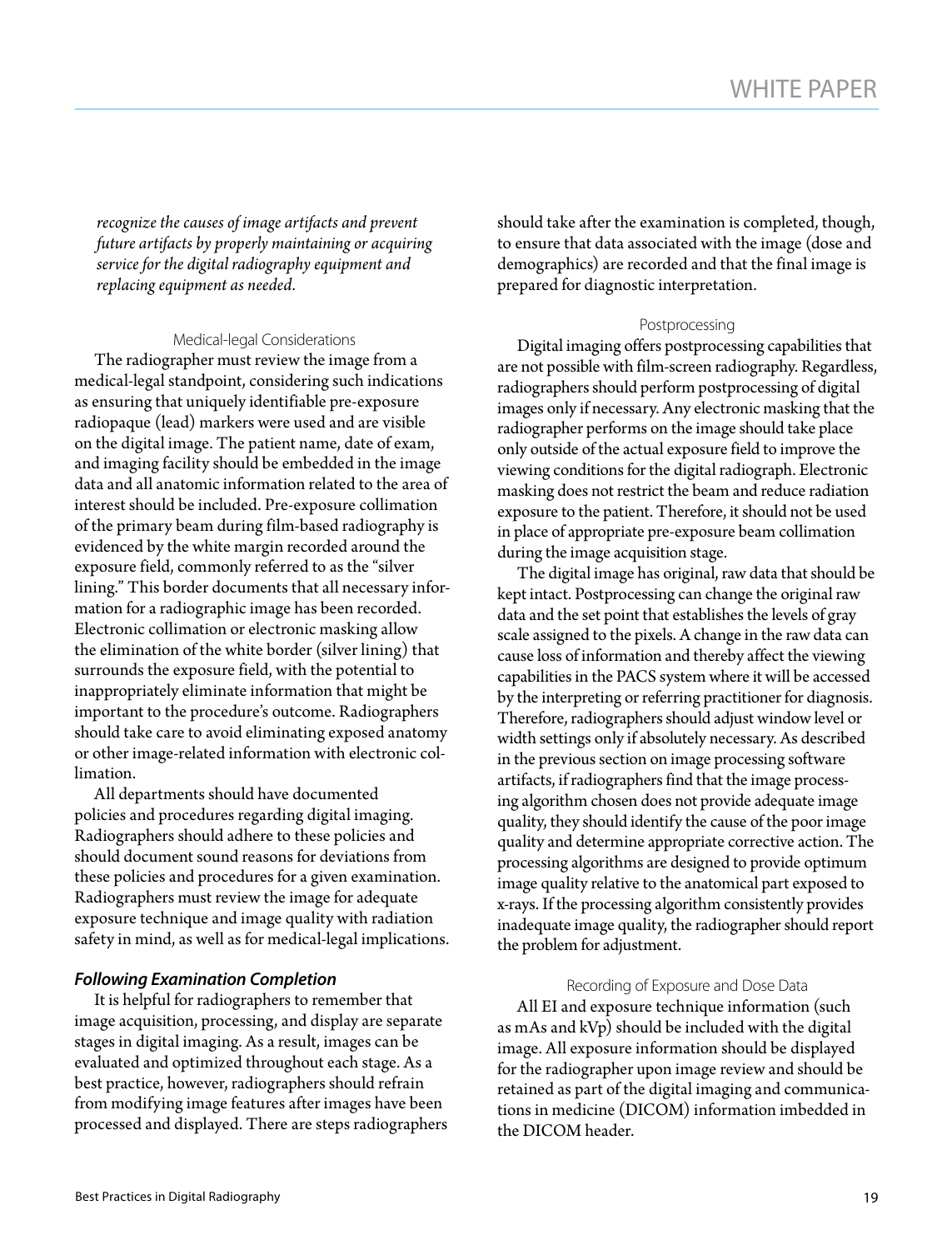All radiation exposure information should be recorded without radiographer intervention to eliminate errors or incomplete records, and international standards have been issued to ensure this occurs. The standards may not apply, however, to all types and brands of equipment, particularly cassette-based systems. Radiology departments should work closely with vendors and PACS administrators to determine how unaltered EIs and technique factors can be recorded according to departmental policy and attached to and transmitted with the image. Currently, radiographers can add missing information only in technologist notes.

Inclusion of exposure information on every final digital radiograph allows radiographers to take note of and use the information for refinement of exposure technique selection in subsequent exposures. Inclusion of data related to technical factors on every final examination's DICOM header should ensure that the radiology department can maintain quality and adherence to dose optimization concepts. It is essential that EI values and exposure technique factors be recorded and tracked along with dose information.

*It is a best practice in digital radiography to electronically record exposure technique, EI, and dose data with the radiographic image to allow for assessment and refinement of technique selection practices.*

#### *Quality Assurance*

The need for sound quality control  $(QC)$  practices as part of a quality management program is important in digital imaging. Radiographers are the operators of complex imaging equipment and therefore are the individuals who might first recognize equipment malfunction. In addition, as with film-screen radiography, human error can occur with digital imaging, and these errors must be acknowledged and corrected to prevent trends that could jeopardize patient radiation safety. Even more important, problems that occur in digital acquisition or processing equipment tend to be systematic problems, which can affect the quality of every image and the radiation exposure of every patient until the problems are identified and corrected. Acceptance testing, regular calibration, and proactive

and consistent QC can prevent these systematic errors; repeat analyses can contribute to overall department quality improvement.

Equipment Acceptance Testing and Calibration

Digital equipment is calibrated at the manufacturer's site, but conditions change when the equipment is installed on site. A sound QC program begins with thorough and organized acceptance testing immediately following equipment installation and before clinical use. The facility's medical physicist should be actively involved in the acceptance testing, following the most current AAPM task force recommendations for establishing standards of performance for digital equipment. Initial testing and equipment calibration often is followed by a period of observation while the device undergoes routine use. Initial acceptance testing and calibration also helps the physicist establish a baseline performance for the equipment and subsequent QC testing, which should occur systematically to reestablish a baseline.

#### Systematic Quality Control

Generators and x-ray tubes generally remain the same when implementing use of digital radiography, but other parts of digital systems might be new to radiographers and require updated QC policies and procedures. Regular performance testing and calibration of equipment should be done in accordance with equipment manufacturer specifications, industry standards, and any applicable state and federal regulations. ACR guidelines recommend that a medical physicist assist in establishing the systematic QC program, monitor results, and assist with corrective actions. In addition, radiographers must become familiar with the performance operation of the equipment to identify potential equipment malfunction and report their concerns to the appropriate individuals.

The guidelines also recommend that an on-site radiographer be responsible for conducting routine QC noninvasive activities. Radiographers should perform daily and periodic checks of equipment that do not require physicist involvement. For example, the radiographer should inspect the digital system daily for possible physical defects, perform weekly phantom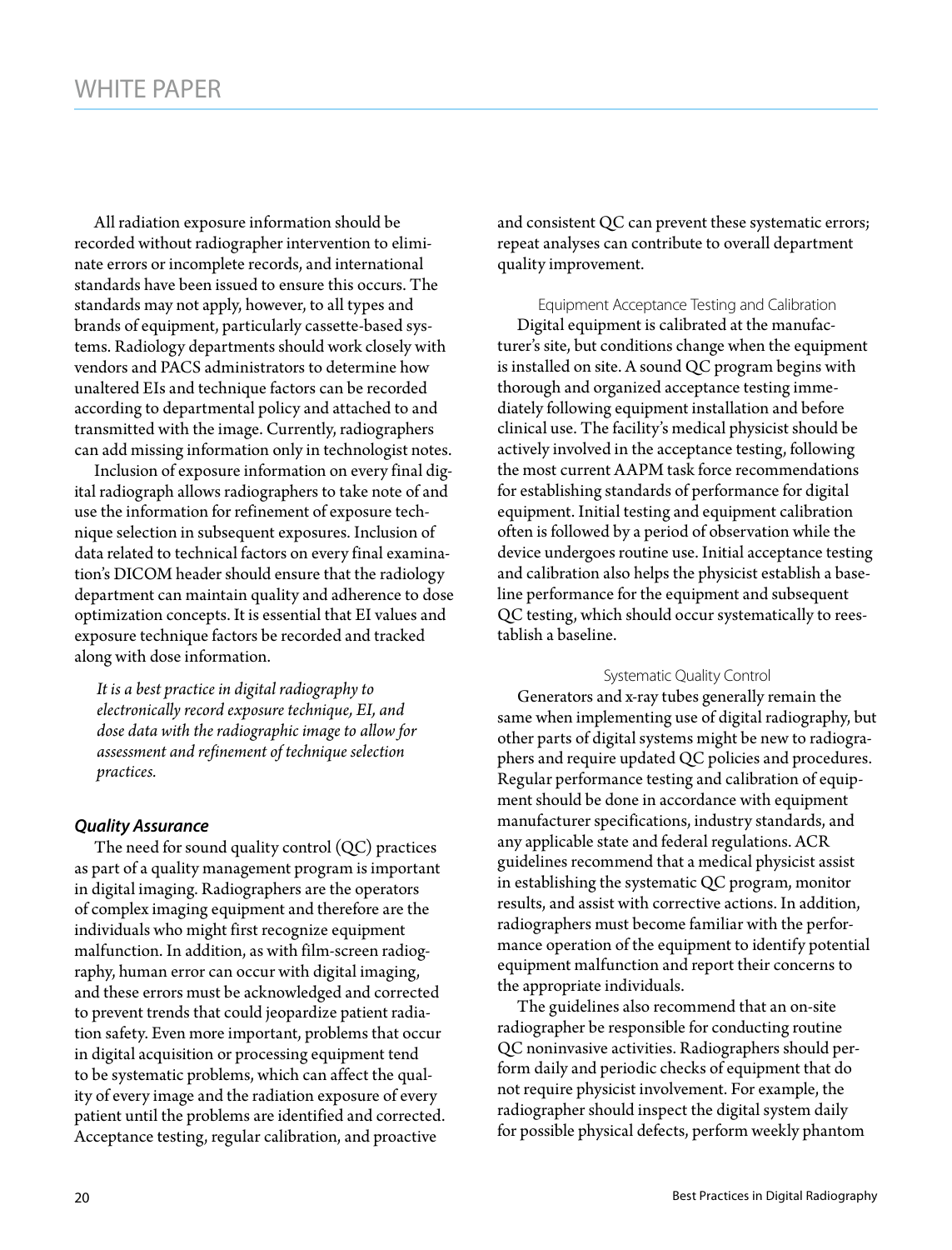testing for image quality and artifacts, and inspect and clean image receptors routinely. It might not be possible to perform every QC test daily, but periodic testing can identify potential equipment malfunction. Examples follow below, but each department can vary, depending on the established quality assurance program, along with institutional, state, and federal regulations or accrediting standards.

#### Image Receptors

QC procedures on image receptors can vary depending on the type of digital imaging equipment and manufacturer. It is important for the radiographer to follow the manufacturer's recommendations and recognize performance malfunctions. At a minimum, radiographers should perform routine equipment selftests and calibration procedures where appropriate or image a QC phantom to assess equipment performance on a regular basis.

#### Display Monitor

Display monitor performance has taken on added importance because digital images only are viewed electronically for quality review and diagnostic interpretation. Though most QC activities for monitors are not the responsibility of radiographers, it is helpful to understand the basics of monitor performance. Display monitors used for interpretation (primary) should be tested and monitored according to specifications set forth by the manufacturers and the ACR Quality Control Manual, along with applicable state and federal regulations. Devices degrade at different rates, but generally should be tested at least monthly, and more frequently as they become older. There are more stringent guidelines in place for diagnostic interpretation monitors than for secondary display monitors, which are found at the radiographer workstations. It is important that monitors throughout a work area be consistent in terms of spatial resolution, luminance (the amount of light emitted) and contrast resolution.

Radiologic technologists should physically inspect their digital workstation monitors daily. Physicists use Society for Motion Picture and Television Engineers (SMPTE) or AAPM test patterns as minimum QC checks for display monitors as well. A QC test pattern

should be imaged and displayed to test normal operation and stored to compare results over time.

#### Repeat Analysis

Careful analysis of repeats should be a component of any quality assurance program in radiology. The monitoring of repeats allows for the assessment of overall image quality, modification of examination protocols, the need for in-service education, and tracking of patient radiation exposures. Radiographers need to accurately identify and document the reason for a repeat image. Analysis of the department's repeat rate provides valuable information for process improvement and the overall performance of the radiology department and helps minimize patient radiation exposure.

*It is a best practice in digital radiography to implement a comprehensive quality assurance program that involves aspects of quality control and continuous quality improvement, including repeat analyses that are specific to the digital imaging system.*

#### *Workplace Culture*

The advent of digital radiography has revolutionized the radiologic science profession. The technology continues to have a significant effect on workflow in clinical practice and in the radiology department. The change to and appropriate use of DR affects radiographers more than any other staff members. For example, the electronic transmission of images from radiographer to radiologist and other workflow issues have significantly reduced the amount of direct contact between the radiographer and the radiologist, thereby affecting their working relationship. Radiographers have less opportunity to discuss image quality or other issues with interpreting practitioners. Only teamwork and open efforts at communication can ensure a smooth transition and an ongoing culture of quality, safety, and efficiency.

In this environment of continuously advancing technology, it is the responsibility of the radiographer to develop and maintain a comprehensive knowledge and understanding of digital radiography and its associated best practices. The radiographer must combine this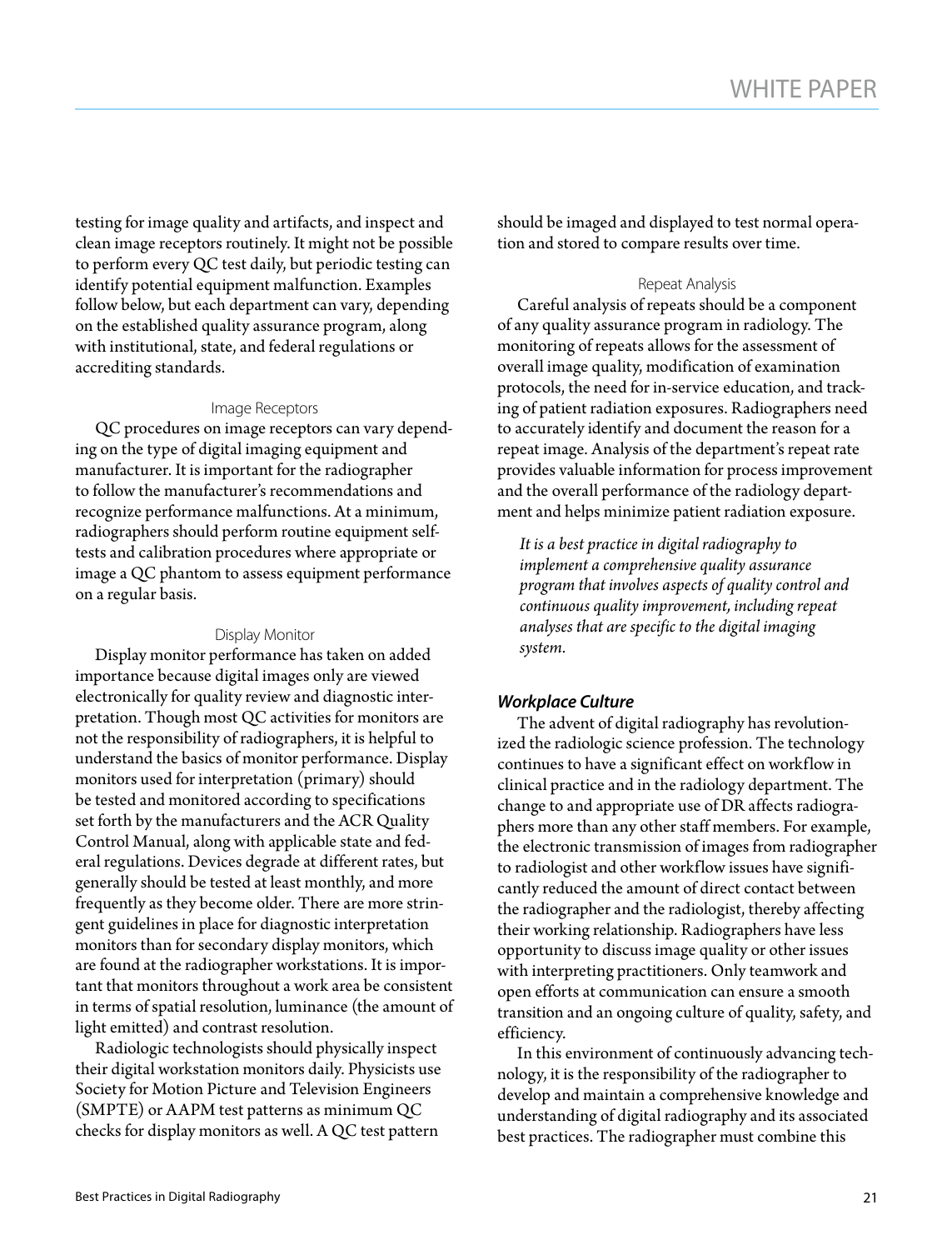knowledge and understanding with the critical thinking skills necessary to evaluate the quality of images submitted for interpretation and to perform the appropriate quality assurance procedures on the equipment they use. It is up to radiographers to personally emphasize a culture of safety and professionalism and to pursue open discussions regarding digital radiography to learn from and support radiologists and other interpreting practitioners, as well as fellow technologists.

#### Safety and Professionalism

The overall efficiency of digital radiography improves workflow and increases patient throughput. As a result, radiographers can be expected to work faster or manage more patients. It is critical that radiographers continue to adhere to protocols and uphold their responsibilities for patients even in this fast-paced environment. The potential for harm in performing digital radiography can be high, especially as acquiring images becomes faster and easier. A culture of safety and professionalism emphasizes patient safety and advocacy while recognizing the radiographer's critical role as the professional who delivers radiation to patients.

The American Registry of Radiologic Technologists (ARRT) Code of Ethics and ASRT Practice Standards for Medical Imaging and Radiation Therapy both emphasize professionalism, with radiographers continually striving to improve knowledge and skills, and participating in and adhering to patient safety activities. The ASRT Practice Standards also emphasize innovation, research, best practice and a commitment to lifelong learning. The ARRT Continuing Qualifications Requirement (CQR) requires that radiographers who earned their credential after 2010 engage in a process that assesses current skills and provides opportunities to improve knowledge, so that the credentialed radiographer can continue to provide the highest level of quality care to patients.

It is essential that radiographers continue to learn in an industry where technology advances on a regular basis. As members of the health care team, radiographers participate in quality improvement processes and continually assess their professional performance. Radiographers should learn from one another as well as from vendors, supervisors, physicians, and formal

education or continuing education programs to maintain clinical relevance and competence. Most of all, a culture of safety and professionalism recognizes improvement and modification of systems and operations rather than punishment of individuals who make errors. Successful safety cultures are proactive, working to prevent error events. Prevention of errors requires transparent reporting without fear of reprisal and with the intent of continuous improvement. Thus, a strong teamwork environment is imperative.

*A best practice in digital radiography is to learn and consistently adhere to the latest, empirically supported best practices to ensure patient safety.*

#### Promote Collaboration and Radiation Safety in the **Workplace**

The culture of safety and improvement must take place within a fluid workforce. This can be positive if radiographers approach it professionally and as a team, learning from and supporting each other. For example, the ARRT certification exam no longer references film-screen radiography. Radiography programs have adapted to the new exam content specifications and most recent graduates have learned the fundamental physical principles of digital radiography. The current knowledge of entry-level professionals can contribute to a deeper understanding of the advancing technology in practicing radiographers, leading to additional improvements in workflow and outcomes. To do so, however, experienced radiographers must be open to recent graduates' input. On the other hand, recent graduates must appreciate and respect the backgrounds and practical knowledge of more experienced technologists, as many of the core principles of radiographic technique, exposure, and image quality learned and applied during analog imaging still apply to digital radiography.

A "team" approach to implementing best practices in digital radiography is a key to ensuring a culture of safety. Donnelly et al reported in 2009 on implementing a comprehensive approach to patient safety in a radiology department that included teamwork with other hospital departments, addressing staffing, opening communication and feedback mechanisms, teamwork, nonpunitive error responses, and support from supervisors and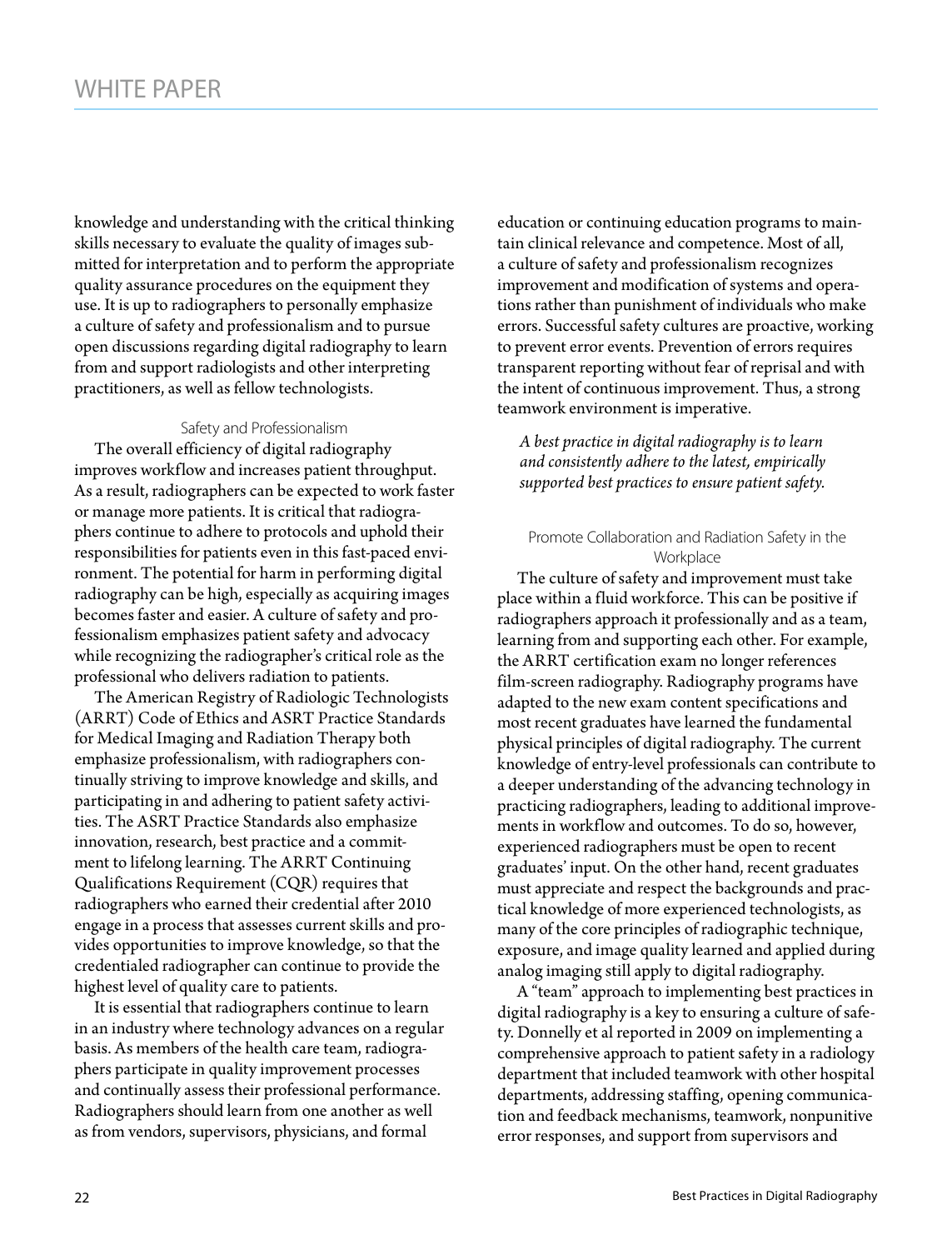hospital management for patient safety. The number of days between serious safety events increased nearly four-fold. Emphasizing teamwork and implementing formal safety programs can shift the culture toward one focused on overall patient safety instead of simply reporting errors or concerns about exposure alone. In 2015, Larson et al concluded that the establishment and maintenance of a safe patient environment depends on individual skill and an organizational culture that fosters a cooperative environment where team members adhere to standards, quickly learn from problems, and are willing to accept and apply feedback.

*A best practice in digital radiography is the development of a collaborative and supportive work team in which team members learn from one another and practice radiography safely and ethically.*

# **Conclusion**

Digital radiography remains a vital tool in the diagnosis of injury and disease, helping to significantly improve patient outcomes. Technological advances in our profession are ongoing and it is a primary responsibility of the radiographer to remain current regarding the best practices in digital radiography. The best practices and supporting information described in this white paper can serve as valuable resources for radiographers in their efforts to optimize their technical approach to producing diagnostic-quality digital radiographs while minimizing patient radiation exposure and maximizing safety.

# **Review of Best Practices**

The following best practices for digital radiography have been identified in this paper. This is not an allinclusive list but one that highlights the actions most pertinent to digital radiography, radiation safety and ethical practice.

# *It is best practice to:*

■ Review examination orders carefully to prevent unnecessary duplication and to ensure clinical appropriateness as related to the patient's history and indications. If there is a possibility that the examination might not be clinically appropriate,

the radiographer should consult with the radiologist and/or ordering practitioner to ensure the appropriate examination has been ordered.

- Follow the protocols and standards set by the department and actively participate in developing and revising protocols to ensure diagnostic quality images, efficient workflow, and minimized patient radiation exposure. This is a critical best practice in digital radiography.
- Screen patients for potential pregnancy and perform appropriate written documentation.
- Know the proper applications of technical theories, the techniques to be used for a specific imaging system's sensitivity, and the operational functions of the digital radiography system. This includes selecting appropriate exposure factors for a patient's size and condition.
- Use the highest kVp within the optimal range for the position and part coupled with the lowest amount of mAs needed to provide an adequate exposure to the image receptor.
- Use AEC when indicated, with proper positioning of the area of interest over the activated AEC detector(s), and use AEC that has been calibrated to the type of image receptor to provide a consistent exposure to the image receptor.
- Use both automated and traditional exposure technique charts that are continuously improved and applicable to a wide range of patient sizes, and adjust technical settings based upon the specific patient and projection.
- Use pre-exposure collimation to limit the x-ray beam to the anatomic area of interest appropriate for the procedure.
- Apply electronic masking to improve image viewing conditions in a manner that demonstrates the actual exposure field edge to document appropriate collimation. Masking, cropping, or shuttering must not be applied over anatomy that was contained in the exposure field at the time of image acquisition.
- **Provide interpreting practitioners with all infor**mation that is captured on an image detector and refrain from manipulating the image in a way that hides or removes data.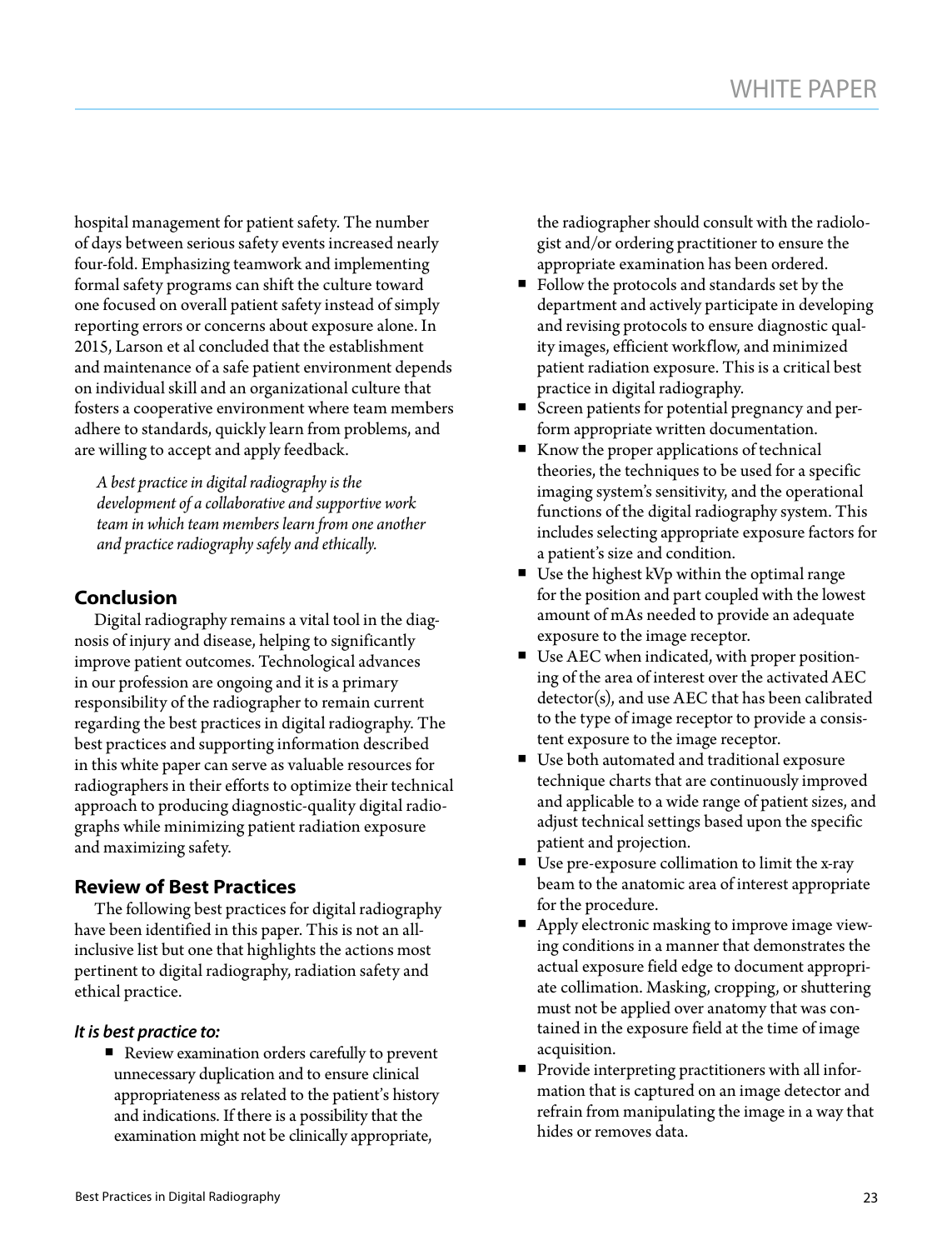- Use lead shielding to reduce unnecessary radiation exposure to anatomic parts that are adjacent to the x-ray field, the patient, the radiographer, and others.
- **Consistently use lead anatomic side markers** captured on the original image during the x-ray exposure.
- Use a grid with specifications recommended by the digital imaging equipment vendor, generally for body parts that exceed 10 cm in adults.
- Establish department protocols and technique charts based on techniques that fall within acceptable exposure ranges for the types of digital detectors and grids being used and, if applicable, take into account the use of noise suppression (virtual grid) software.
- Use immobilization devices when needed and prevent repeat exposures by appropriately positioning the patient.
- Take appropriate actions to use dose optimization principles, radiation protection, and size-appropriate exposure techniques in pediatric digital radiography. Proper collimation, positioning and immobilization also are necessary to decrease repeat exposures.
- Become familiar with the specific EI standards for equipment, and with the newer standardized EI and DI as they become available in new and upgraded equipment used for digital radiography.
- Effectively use the EI to determine whether adequate exposure has reached the image receptor.
- Recognize that because the EI has limitations, carefully assess whether a repeat exam is necessary.
- **Prevent artifacts by protecting the image receptor** from damage by securing it and using appropriate bagging techniques.
- Prevent artifacts through proper external patient preparation, technique selection, and appropriate image processing practices.
- Recognize the causes of image artifacts and prevent future artifacts by properly maintaining or acquiring service for the digital radiography equipment and replace equipment as needed.
- Electronically record exposure technique, EI, and dose data with the radiographic image to allow for

assessment and refinement of technique selection practices.

- **Implement a comprehensive quality assurance** program that involves aspects of quality control and continuous quality improvement, including repeat analyses that are specific to the digital imaging system.
- Learn and consistently adhere to the latest, empirically supported best practices to ensure patient safety.
- Develop a collaborative and supportive work team in which team members learn from one another and practice radiography safely and ethically.

# **References**

- 1. AAPM Task Group No. 116. Recommended exposure indicator for digital radiography. https://www.aapm.org/ announcements/TG116\_v7.pdf. Accessed July 2018.
- 2. ACR-AAPM-SIIM-SPR practice parameter for digital radiography. ACR website. [https://www.acr.org/-/media/ACR/](https://www.acr.org/-/media/ACR/Files/Practice-Parameters/Rad-Digital.pdf) [Files/Practice-Parameters/Rad-Digital.pdf](https://www.acr.org/-/media/ACR/Files/Practice-Parameters/Rad-Digital.pdf). Revised 2017. Accessed June 14, 2018.
- 3. ACR-SPR practice parameter for imaging pregnant or potentially pregnant adolescents and women with ionizing radiation. ACR website. https://www.acr.org/-/media/acr/ files/practice-parameters/pregnant-pts.pdf. Revised 2018. Accessed December 27, 2018.
- 4. Alexander S. Image acquisition and quality in digital radiography. *Radiol Technol.* 2016;88(1): 53-68.
- 5. American Registry of Radiologic Technologists Code of Ethics. https://www.arrt.org/docs/default-source/governing-documents/code-of-ethics.pdf?sfvrsn=71f304fc\_14. Accessed October 2, 2018.
- 6. American Registry of Radiologic Technologists. What are continuing qualifications requirements? https://www.arrt. org/CQR. Accessed October 2, 2018.
- 7. American Society of Radiologic Technologists. Practice Standards for Medical Imaging and Radiation Therapy: Radiography Practice Standards. https://www.asrt.org/ docs/default-source/practice-standards-published/ps\_rad. pdf?sfvrsn=13e176d0\_18. Effective June 25, 2017. Accessed October 2, 2018.
- 8. American Society of Radiologic Technologists. Practice Standards for Medical Imaging and Radiation Therapy: Advisory Opinion Statement, Use of Post-Exposure Shuttering, Cropping and Electronic Masking in Radiography. https://www.asrt.org/docs/default-source/ practice-standards-published/ps\_aos\_postexposureshutteringinradiography.pdf?sfvrsn=5b2351d0\_11. Effective June 24, 2018. Accessed October 2, 2018.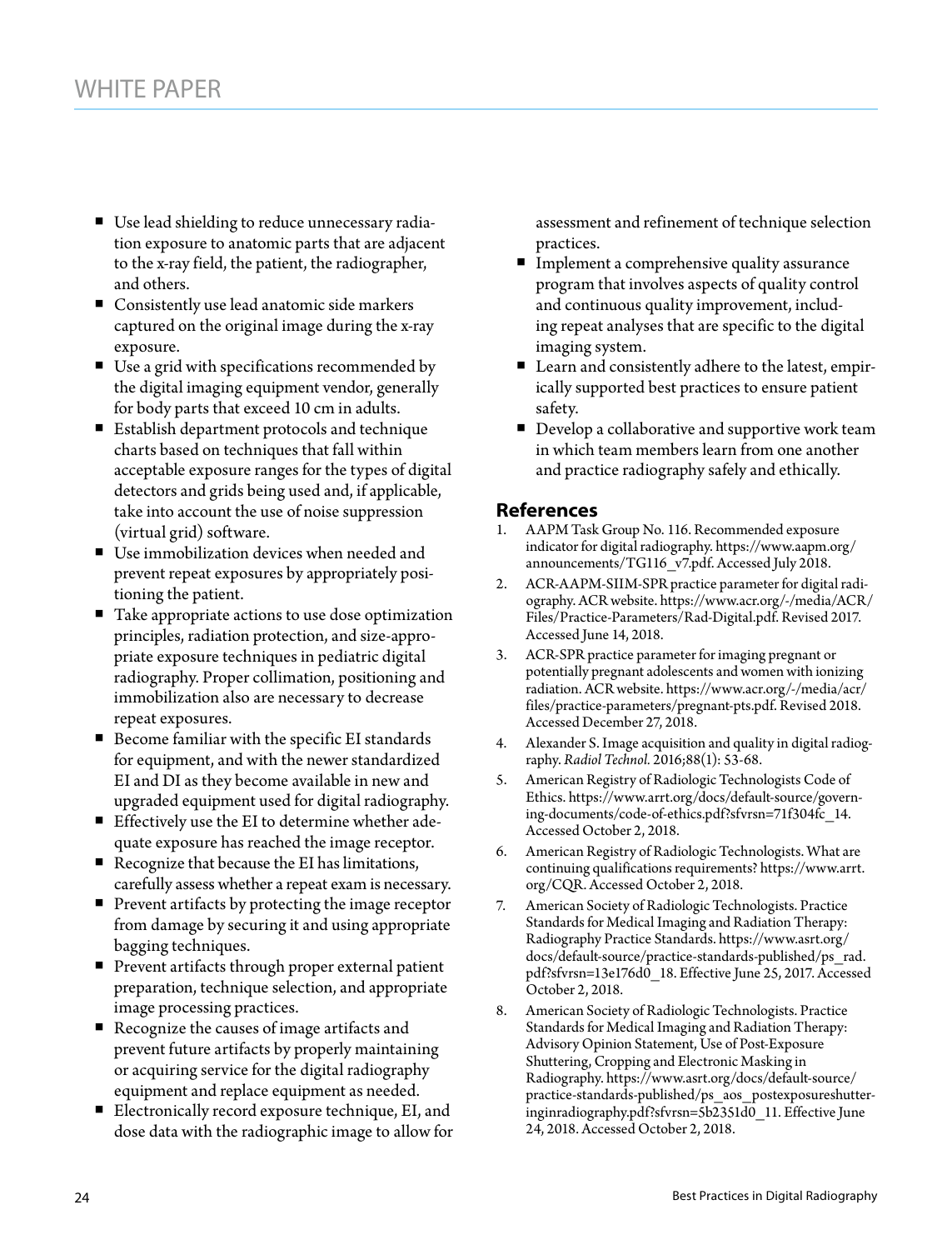- 9. Amis ES, Butler PF, Applegate KE, et al. American College of Radiology white paper on radiation dose in Medicine. *J Am Coll Radiol*. 2007;4:272-284. doi: 10.1016/j. jacr.2007.03.002.
- 10. Andriole KP, Ruckdeschel TG, Flynn MJ, et al. AACr— AAPM—SIIM practice guideline for digital radiography. *J Digit Imaging*. 2013;26:26-37. doi: 10.1007/s10278-012- 9523-1.
- 11. Bomer, Wiersma-Deijl, and Holsscher. Electronic collimation and radiation protection in paediatric digital radiography revival of the silver lining. *Insights Imaging.* Oct 2013 4(5):723- 727).
- 12. Carroll Q. *Radiography in the Digital Age*, 3rd ed. Springfield, IL: Charles C Thomas Publishers Ltd.
- 13. Casey B. Medicare to cut analog x-ray payments starting in 2017. AuntMinnie. [https://www.auntminnie.com](https://www.auntminnie.com/index.aspx?sec=sup&sub=xra&pag=dis&ItemID=113334) [/index.aspx?sec=sup&sub=xra&pag=dis&ItemID=113334](https://www.auntminnie.com/index.aspx?sec=sup&sub=xra&pag=dis&ItemID=113334). Published February 8, 2016. Accessed June 5, 2018.
- 14. Daldrup-Link HE, Sammet C, Barsness KA, et al. White paper on P4 concepts for pediatric imaging. J Am Coll Radiol. 2016;13(5):590-597. doi:  [10.1016/j.](https://dx.doi.org/10.1016%2Fj.jacr.2015.10.028) [jacr.2015.10.028.](https://dx.doi.org/10.1016%2Fj.jacr.2015.10.028)
- 15. Don S. New digital radiography exposure indicators and the ACR Dose Index Registry for Digital Radiography. [https://www.pedrad.org/Portals/5/Events/2015/Don,%20](https://www.pedrad.org/Portals/5/Events/2015/Don,%20Steve%20-%20Image%20Gently.pdf) [Steve%20-%20Image%20Gently.pdf.](https://www.pedrad.org/Portals/5/Events/2015/Don,%20Steve%20-%20Image%20Gently.pdf) Accessed July 20, 2018.
- 16. Donnelly LF, Dickerson JM, Goodfriend MA, Muething SE. Improving patient safety: Effects of a safety program on performance and culture in a department of radiology. *AJR Am J Roentgenol*. 2009;193(1):165-171.
- 17. Ehrlich R, Coakes D. *Patient Care in Radiography*. 9th ed. St. Louis, MO: Elsevier/Mosby;2016.
- 18. Fauber TL. Gonadal shielding in radiography: a best practice? *Radiol Technol.* 2016;88(2): 127-134.
- 19. FDA releases new guidance on children's x-ray exams. Imaging Technology News. https://www.itnonline.com/ article/fda-releases-new-guidance-childrens-x-ray-exams Published January 26, 2018. Accessed June 18, 2018.
- 20. Fintelmann F, Pulli B, Abedi-Tari F, et al. Repeat rates in digital chest radiography and strategies for improvement. *J Thorac Imaging*. 2012;27(3):148-151. doi: 10.1097/ RTI.0b013e3182455f36.
- 21. Flaherty S. Utilization trends in diagnostic imaging for a commercially insured population: a study of Massachusetts residents from 2009 to 2013. *J Am Coll Radiol*. 2018;15:834- 841.
- 22. Harper, Katharine D., et al. The relative effects of manual versus automatic exposure control on radiation dose to vital

organs in total hip arthroplasty. *J Am Acad Orthopaedic Surg.* 2018; 26(1): 27-34.

- 23. Image Gently and digital radiography quality improvement. Image Gently website. [https://www.imagegently.org/](https://www.imagegently.org/Procedures/Digital-Radiography/Quality-Improvement) [Procedures/Digital-Radiography/Quality-Improvement.](https://www.imagegently.org/Procedures/Digital-Radiography/Quality-Improvement) Accessed June 15, 2018.
- 24. Image Wisely. Radiation safety in adult medical imaging. About us.<https://www.imagewisely.org/About-Us>. Accessed June 15, 2018.
- 25. International action plan for the radiological protection of patients. International Atomic Energy Agency. [http://www-ns.iaea.org/downloads/rw/radiation-safety/](http://www-ns.iaea.org/downloads/rw/radiation-safety/PatientProtActionPlangov2002-36gc46-12.pdf) [PatientProtActionPlangov2002-36gc46-12.pdf](http://www-ns.iaea.org/downloads/rw/radiation-safety/PatientProtActionPlangov2002-36gc46-12.pdf). Accessed June 18, 2018.
- 26. Jeon S. Detector exposure indicator in GE x-ray systems. [http://www3.gehealthcare.ru/~/media/docu](http://www3.gehealthcare.ru/~/media/documents/russia/products/radiography/brochure/fixed/gehc_radiography-discovery-xr656_detector-exposure-indicator.pdf?Parent=%7BB5EB9550-6D39-4C3A-BB3B-C84C1F67A8B2%7D)[ments/russia/products/radiography/brochure/fixed/](http://www3.gehealthcare.ru/~/media/documents/russia/products/radiography/brochure/fixed/gehc_radiography-discovery-xr656_detector-exposure-indicator.pdf?Parent=%7BB5EB9550-6D39-4C3A-BB3B-C84C1F67A8B2%7D) [gehc\\_radiography-discovery-xr656\\_detector-exposure](http://www3.gehealthcare.ru/~/media/documents/russia/products/radiography/brochure/fixed/gehc_radiography-discovery-xr656_detector-exposure-indicator.pdf?Parent=%7BB5EB9550-6D39-4C3A-BB3B-C84C1F67A8B2%7D)[indicator.pdf?Parent=%7BB5EB9550-6D39-4C3A-BB3B-](http://www3.gehealthcare.ru/~/media/documents/russia/products/radiography/brochure/fixed/gehc_radiography-discovery-xr656_detector-exposure-indicator.pdf?Parent=%7BB5EB9550-6D39-4C3A-BB3B-C84C1F67A8B2%7D)[C84C1F67A8B2%7D.](http://www3.gehealthcare.ru/~/media/documents/russia/products/radiography/brochure/fixed/gehc_radiography-discovery-xr656_detector-exposure-indicator.pdf?Parent=%7BB5EB9550-6D39-4C3A-BB3B-C84C1F67A8B2%7D) Published 2014. Accessed July 15, 2018.
- 27. Jones A, Ansell C, Jerrom C, Honey ID. Optimization of image quality and patient dose in radiographs of paediatric extremities using direct digital radiography. *British J Radiol*. 2015;88(1050):20140660. doi:10.1259/bjr.20140660.
- 28. Jones AK, Heintz P, Geiser W, et al. Ongoing quality control in digital radiography: Report of AAPM Imaging Physics Committee Task Group 151. *Medical Physics*. 2015;42:6658- 6670.
- 29. Larson DB. Kruskal JB, Krecke KN, Donnelly LF. Key concepts of patient safety in radiology. *Radiographics. 2015;*35.6: 1677-1693. doi: 10.1148/rg.2015140277.
- 30. Leong DL, Butler M-L. Understanding exposure and deviation indices. American Association of Physicists in Medicine, 2011. [www.aapm.org/meetings/amos2/pdf/59-](http://www.aapm.org/meetings/amos2/pdf/59-17262-70888-306.pdf) [17262-70888-306.pdf.](http://www.aapm.org/meetings/amos2/pdf/59-17262-70888-306.pdf) Accessed July 10, 2018.
- 31. Martensen KM. *Radiographic Image Analysis*, 3rd ed. St. Louis, MO: Saunders/Elsevier;2011.
- 32. Miller DL, Martin CJ, Rehani MM. The mandate and work of ICRP Committee 3 on radiological protection in medicine [published online ahead of print]. Ann ICRP. May 1, 2018. doi: 10.1177/0146645318756249.
- 33. National Research Council of the National Academies. *Health Risks From Exposure to Low Levels of Ionizing Radiation. BEIR VII Phase 2*. Washington, DC: National Academies Press; 2006.
- 34. Noble LB, Culp MP. Computed radiography photostimulable phosphor plate receptors: effect on grid conversion factors. *Radiol Technol. 2017;* 89(2): 121-126.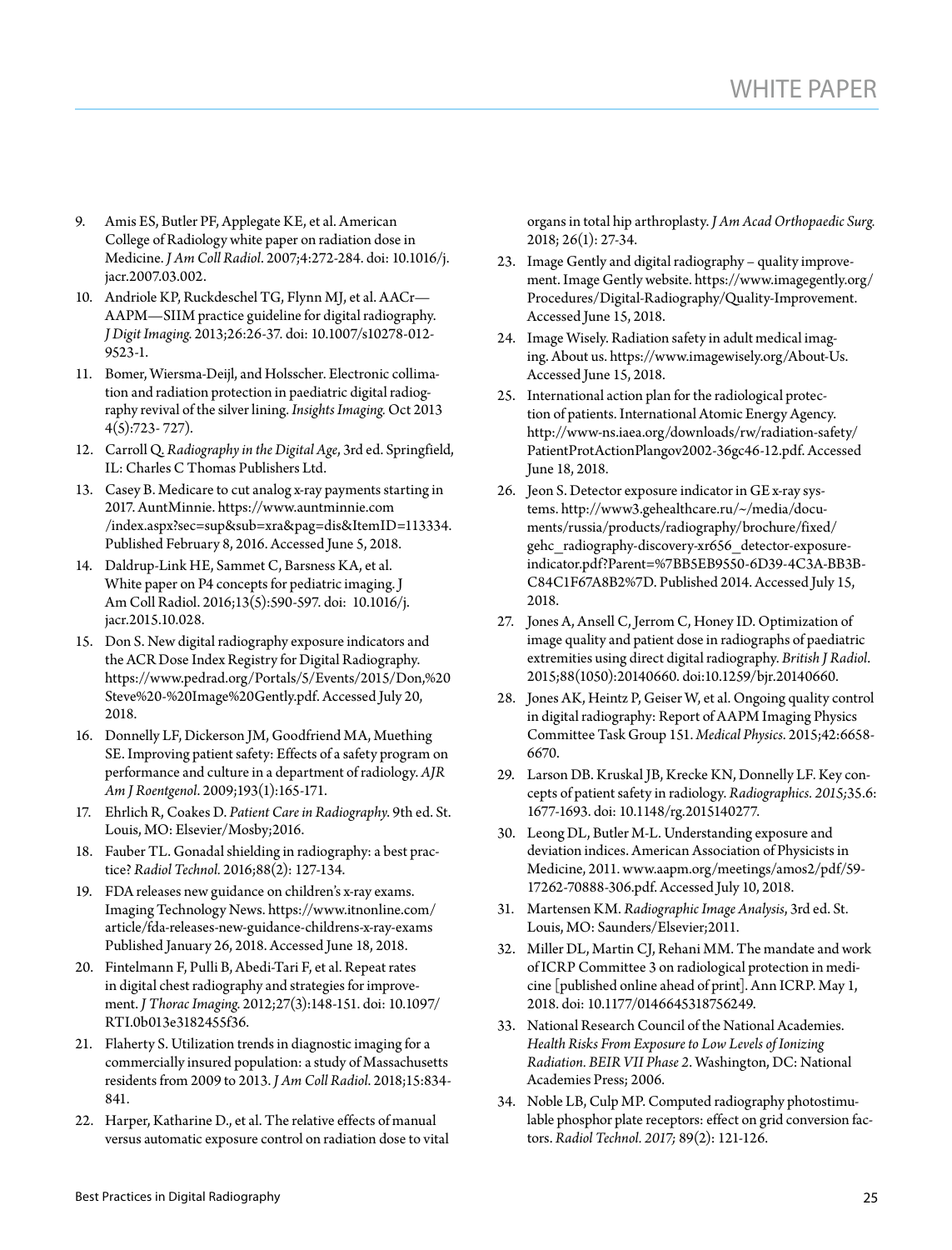- 35. Pesce M. Understanding radiology exposure indicators. Carestream. [https://www.carestream.com/](https://www.carestream.com/blog/2016/09/06/understanding-radiology-exposure-indicators/) [blog/2016/09/06/understanding-radiology-exposure](https://www.carestream.com/blog/2016/09/06/understanding-radiology-exposure-indicators/)[indicators/.](https://www.carestream.com/blog/2016/09/06/understanding-radiology-exposure-indicators/) Published September 6, 2016. Accessed July 25, 2018.
- 36. Rehani MM. Patient radiation exposure and dose tracking: a perspective [published online ahead of print]. J Med Imaging (Belllingham). 2017;4(3):031206. doi: 10.1117/1. JMI.4.3.031206.
- 37. Rickwood P. Radiation safety experts call for global action to improve patient and health worker protection. International Atomic energy Agency. [https://www.iaea.](https://www.iaea.org/newscenter/news/radiation-safety-experts-call-global-action-improve-patient-and-health-worker-protection) [org/newscenter/news/radiation-safety-experts-call-global](https://www.iaea.org/newscenter/news/radiation-safety-experts-call-global-action-improve-patient-and-health-worker-protection)[action-improve-patient-and-health-worker-protection.](https://www.iaea.org/newscenter/news/radiation-safety-experts-call-global-action-improve-patient-and-health-worker-protection) Published December 11, 2012. Accessed June 18, 2018.
- 38. Roch P, Célier D, Dessaud C, Etard C. using diagnostic reference levels to evaluate the improvement of patient dose optimisation and the influence of recent technologies in radiography and computed radiography. *Eur J Radio*l. 2018;98:68-74. doi[:10.1016/j.ejrad.2017.11.002.](https://doi.org/10.1016/j.ejrad.2017.11.002)
- 39. Seibert JA. Standardized exposure index for digital radiography – technical issues. International Congress of Medical Physics. http://iupesm.ifmbe.org/wp-content/ uploads/2014/08/05Seibert\_ExposureIndex.pdf. Published 2013. Accessed July 20, 2018.
- 40. Seibert JA, Morin RL. The standardized exposure index for digital radiography: an opportunity for optimization of radiation dose to the pediatric population. *Pediatr Radiol.* 2011;41(5): 573-581. doi: [10.1007/s00247-010-1954-6](https://dx.doi.org/10.1007%2Fs00247-010-1954-6).
- 41. Take the Image Gently pledge. Image Gently website. <https://www.imagegently.org/>. Accessed June 15, 2018.
- 42. The Joint Commission. Sentinel Event Alert. Issue 47, https://www.jointcommission.org/assets/1/18/ SEA\_47add.pdf. Issued August 24, 2011. Accessed December 18, 2018.
- 43. United Nations report of the United Nations Scientific Committee on the Effects of Atomic Radiation. Sixtieth session (27-31 May 2013). [http://www.unscear.org/docs/](http://www.unscear.org/docs/GAreports/A-68-46_e_V1385727.pdf) [GAreports/A-68-46\\_e\\_V1385727.pdf.](http://www.unscear.org/docs/GAreports/A-68-46_e_V1385727.pdf) Accessed June 18, 2018.
- 44. U.S. Food and Drug Administration. White paper: initiative to reduce unnecessary radiation exposure from medical imaging. [https://www.fda.gov/](https://www.fda.gov/Radiation-EmittingProducts/RadiationSafety/RadiationDoseReduction/ucm199994.htm) [Radiation-EmittingProducts/RadiationSafety/](https://www.fda.gov/Radiation-EmittingProducts/RadiationSafety/RadiationDoseReduction/ucm199994.htm) [RadiationDoseReduction/ucm199994.htm.](https://www.fda.gov/Radiation-EmittingProducts/RadiationSafety/RadiationDoseReduction/ucm199994.htm) Updated February 5, 2018. Accessed June 3, 2018.
- 45. Walz-Flannigan AI, Brossoit KJ, Magnuson DJ, Schueler BA. Pictorial review of digital radiography artifacts. *Radiographics*. 2018;38:833-846.
- 46. Walz-Flannigan A, Magnuson D, Erickson D, Schueler B. Artifacts in digital radiography. *American Journal of Roentgenology*. 2012;198:156-161.
- 47. Zabihzadeh M Karami V. Letter to editor. Poor collimation in digital radiology: a growing concern. *Internet Journal of Medical Update-EJOURNAL.* 2016; 11.2: 29-30. https:// www.ajol.info/index.php/ijmu/article/view/139769. Accessed October 2, 2018.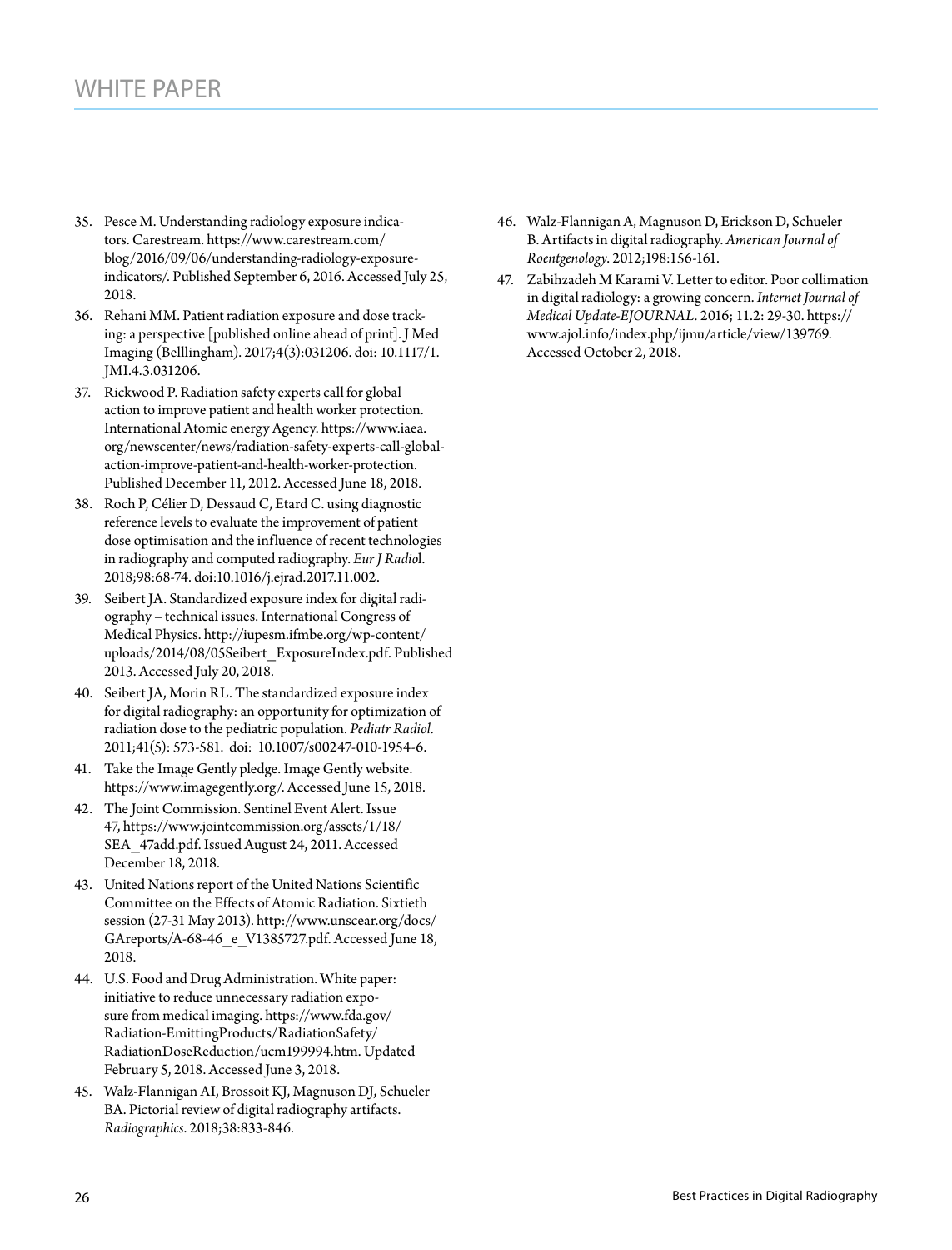# Appendix A:

# **Glossary of Terms**

**Anatomically programmed radiography (APR).** A system of preprogrammed exposure technique settings organized by position and procedure and set through the digital radiography unit's control panel.

**Collective dose.** A measure of the total amount of effective dose multiplied by the size of the exposed population. Usually measured in units of person-rem or person-sieverts, or man-rem or man-sievert.

**Computed radiography (CR).** The imaging system, most often cassette-based, that requires the cassette to be manually inserted into a plate reader. CR uses photostimulable phosphor technology to capture images that are then scanned by a laser to release the energy absorbed, which is then to produce digital data that are converted to an image.

**Contrast resolution.** Also known as gray-scale resolution. This is a digital system's ability to display objects at different signal (x-ray) intensities so that they can be easily distinguished.

**Deviation index (DI).** An index that provides feedback based on signal-to-noise ratio and the target index value for each digital examination. The purpose of the index is to help radiographers know if the technique they used for a specific examination was appropriate for optimal display of the anatomy of interest.

**Digital Imaging and Communications in Medicine (DICOM).** DICOM is a standard developed to interconnect medical digital imaging devices. The standard is sponsored by the ACR and NEMA and aims to have both a standard image file format and a standard communications protocol.

**Digital radiography (DR).** Any form of radiography in which the acquisition and display of the image are electronic in nature; the imaging system may be cassette-based or cassette-less.

**Dose optimization.** A fundamental principle of radiation protection that involves the link between radiation dose and image quality. Radiographers must use procedures to ensure diagnostically acceptable images at the lowest achievable dose to patients.

**Exposure indicator (EI).** A quantitative method, expressed as an EI value, to estimate the incident radiation exposure required to acquire a diagnostic-quality radiograph. The EI is called by many other names, depending on the vendor.

**Grayscale.** The different shades of gray that a computer system can store and display in relation to the number of bits the system uses to digitize images.

**Luminance.** The measure that describes the amount of light that passes through or is emitted from a surface. In DR, this is the display monitor.

**Pixel.** A picture element, or the smallest component of a digital image and piece of information that a digital monitor can display. Pixels are represented by numerical codes.

**Spatial resolution.** Spatial resolution is the ability to differentiate between small and adjacent objects. It is measured in line pairs per millimeter (lp/mm).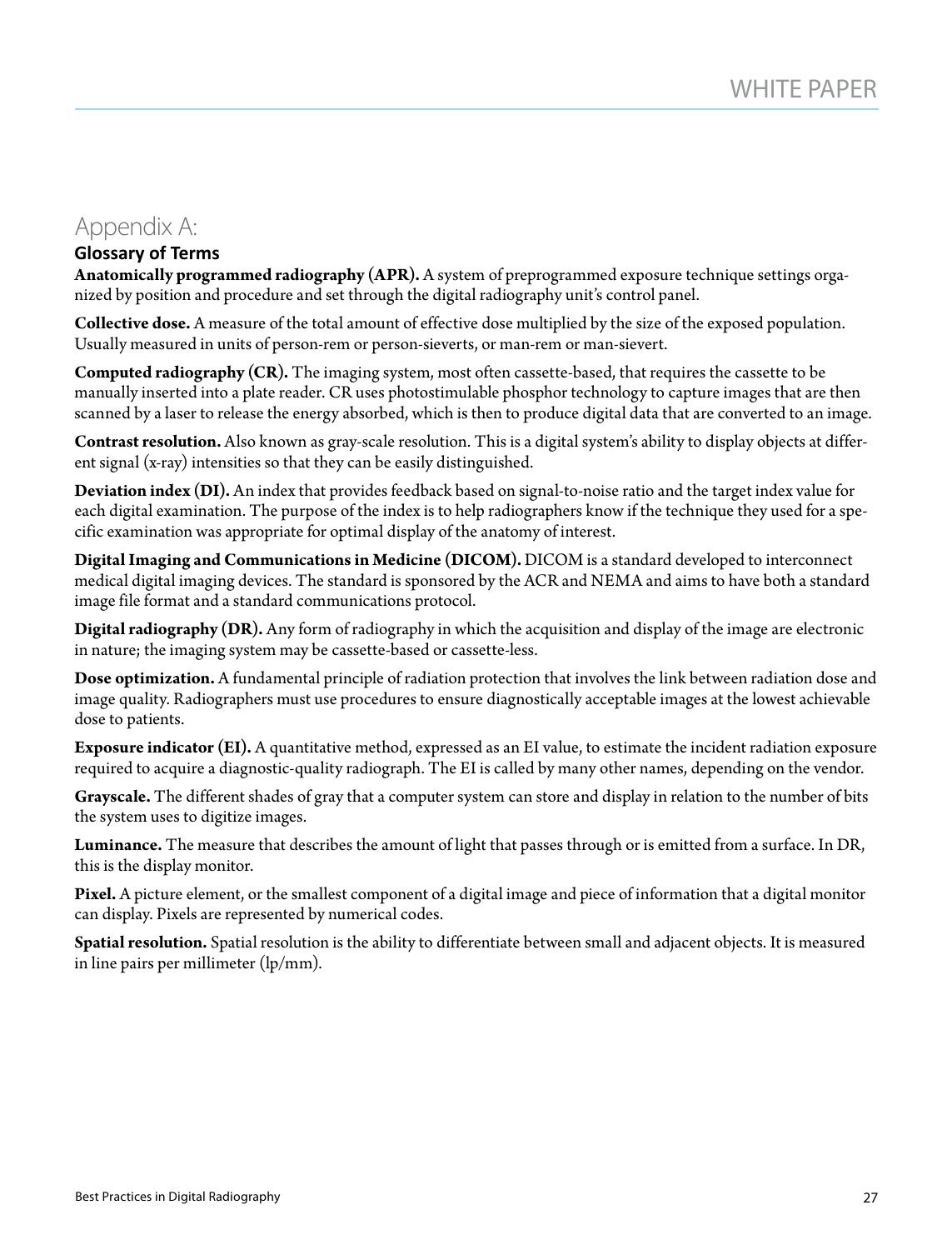# Appendix B :

# **Example Deviation Index (DI) Table**

| Deviation Index | % of Target   |
|-----------------|---------------|
| 3               | 100% too high |
| $\mathcal{P}$   | 58% too high  |
| 1               | 26% too high  |
| $\overline{0}$  | Correct       |
| $-1$            | 21% too low   |
| $-2$            | 37% too low   |
| $-3$            | 50% too low   |

# Appendix C :

# **Digital Radiography Systems Review—The Path to a Digital Image**

The image signal from the remnant beam exiting the patient to the image displayed on the monitor for each of the following digital radiography systems (CR & DR) can differ. This chart lists the *names* of and *active materials* for components of the various digital systems.

| <b>Function</b>                                                         | CR with PSP                                                                             | DR with CCD<br><b>Indirect Conversion</b> | <b>DR Flat Panel</b><br><b>Indirect Conversion</b>        | <b>DR Flat Panel</b><br><b>Direct Conversion</b> |
|-------------------------------------------------------------------------|-----------------------------------------------------------------------------------------|-------------------------------------------|-----------------------------------------------------------|--------------------------------------------------|
|                                                                         | Remnant x-ray beam<br>exits patient                                                     | Remnant x-ray beam<br>exits patient       | Remnant x-ray beam<br>exits patient                       | Remnant x-ray beam<br>exits patient              |
| Converts x-rays to light                                                | 1. PSP-europium-<br>doped barium fluoro-<br>halide crystals<br>2. Red helium neon laser | Scintillator-cesium<br>iodide             | Scintillator-cesium<br>iodide or gadolinium<br>oxysulfide | X                                                |
| Converts light into an<br>electrical signal                             | <b>PMT</b>                                                                              | CCD (may also be CMOS)                    | Photodiode-<br>amorphous silicon                          | X                                                |
| Converts x-rays to an<br>electrical signal                              | $\times$                                                                                | X                                         | X                                                         | Photoconductor-<br>amorphous selenium            |
| Stores electric charge<br>and independently<br>transfers charge readout | $\times$                                                                                | X                                         | <b>TFT</b>                                                | <b>TFT</b>                                       |
| Converts electrical signal<br>to numerical data                         | ADC                                                                                     | <b>ADC</b>                                | <b>ADC</b>                                                | <b>ADC</b>                                       |
|                                                                         | Image displayed on<br>monitor                                                           | Image displayed on<br>monitor             | Image displayed on<br>monitor                             | Image displayed on<br>monitor                    |

*Abbreviations: ADC, analog-to-digital converter; CCD, charge-coupled device; CMOS, complementary metal-oxide semiconductor; CR, computed radiography; DR, digital radiography; PMT, photomultiplier tube; PSP, photostimulable phosphor; TFT, thin-film transistor.*